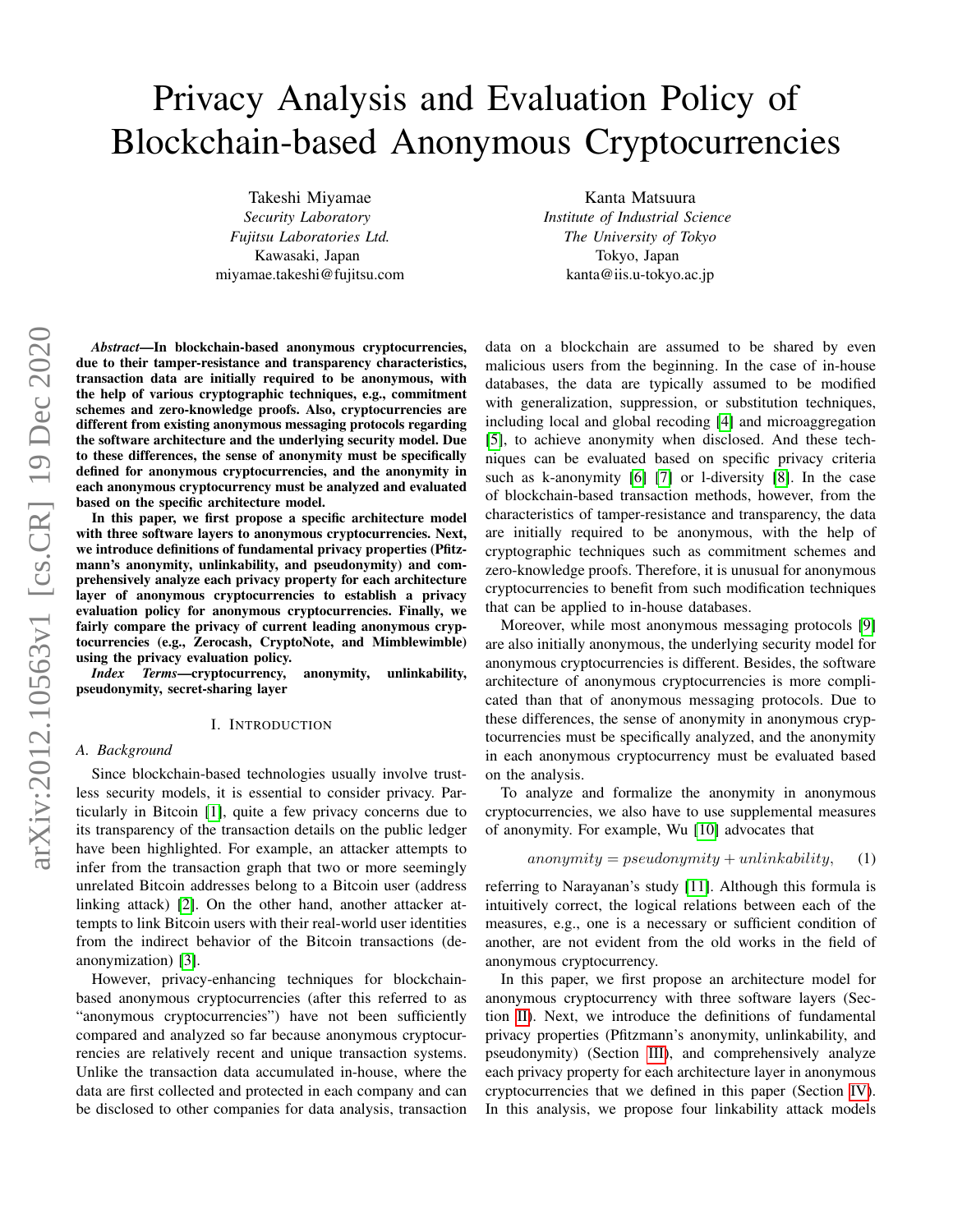(SLLA, TLLA, RCCLA, SCCLA), with which we cover most of the privacy vulnerabilities in anonymous cryptocurrencies.

#### *B. Related Works*

Androulaki et al. [\[12\]](#page-8-11) proposed a progressive definition of "address unlinkability" in Bitcoin and a way to quantify it. However, our main interest is the software architecture of anonymous cryptocurrency, including a secret-sharing model between a sender and a recipient that makes privacy analysis complicated or items of interest (IOIs) of anonymous cryptocurrency that can suffer from privacy attacks. Therefore, both do not conflict.

Although academic researchers in the field of anonymous cryptocurrencies have already noticed that unlinkability is highly essential, the definition of unlinkability depends on the researchers, which makes it difficult for us to understand the exact meaning of unlinkability and the relationship between anonymity and unlinkability, etc. For example, the author of CryptoNote [\[13\]](#page-8-12) defined unlinkability as "for any two outgoing transactions it is impossible to prove they were sent to the same person", which meant only a specific aspect of Pfitzmann's unlinkability [\[14\]](#page-8-13). In contrast, the authors of Zerocash [\[15\]](#page-8-14) introduced another privacy property called 'ledger indistinguishability,' which enhances more robust privacy than unlinkability. Therefore, Zerocash implicitly achieves unlinkability without using the word 'unlinkability.'

No one opposes that [\[16\]](#page-8-15) is one of the great surveys of blockchain technology. However, since only a few pages can be spared for the topic of privacy, the discussion of unlinkability is not sufficient. [\[17\]](#page-8-16) is also an excellent survey, but the criteria for evaluating unlinkability are not so elaborated and fairly applied to each anonymous cryptocurrency. As a result, in all the cases of Zerocash, CryptoNote, and Mimblewimble, the level of unlinkability is "Moderately High", which does not help anything for us after all.

# <span id="page-1-0"></span>II. ARCHITECTURE MODEL FOR ANONYMOUS **CRYPTOCURRENCY**

In the case of Bitcoin, which is always transparent like other non-anonymous cryptocurrencies, all the transaction information is disclosed to anyone. Therefore, a sender does not know about the ledger state more than other users can know at all. On the other hand, usually in the case of anonymous cryptocurrencies, only the sender and its corresponding recipient know about the sent coins. Conversely, if other users could accidentally share anything about the coins with the sender and recipient for some reason, it would never be an excellent anonymous cryptocurrency.

Figure [1](#page-1-2) depicts a general software architecture of anonymous cryptocurrency. We introduce a software model for anonymous cryptocurrency that comprises transport layer (Layer-0), ledger layer (Layer-1), and secret-sharing layer (Layer-2). As shown in [\[18\]](#page-8-17), blockchain applications with three layers is not unusual. Although Layer-2 usually means payment-channel protocols, however, calling the secret-sharing



<span id="page-1-2"></span>Fig. 1. Architecture Model for Anonymous Cryptocurrency



<span id="page-1-3"></span>Fig. 2. Pfitzmann's Definition of Anonymity

layer in anonymous cryptocurrencies 'Layer-2' is our novel viewpoint.

From the viewpoint of data repository, an anonymous cryptocurrencies generally depend on each user's local secure database (usually called 'wallet') to allow the sender and recipient to share some secret of sent coins, whereas nonanonymous cryptocurrencies such as Bitcoin only use their distributed ledger (usually called 'blockchain').

# <span id="page-1-1"></span>III. DEFINITIONS OF FUNDAMENTAL PRIVACY **PROPERTIES**

In this section, we introduce the definitions of fundamental privacy properties (Pfitzmann's anonymity, unlinkability, and pseudonymity) [\[14\]](#page-8-13).

# <span id="page-1-4"></span>*A. Anonymity*

Pfitzmann defines anonymity in a highly general fashion for researchers who are engaged in any information and communication systems to analyze privacy concerns.

*Definition 1 (Pfitzmann's Anonymity):* Anonymity of a subject from an attacker's perspective means that the attacker cannot sufficiently identify the subject within a set of subjects, the anonymity set.

First, Pfitzmann's privacy properties are defined using the abstract words of entities, such as 'subjects' (senders) 'execute actions' (send using a communication network) 'on objects' (messages) to 'subjects' (recipients), as depicted in Figure [2.](#page-1-3)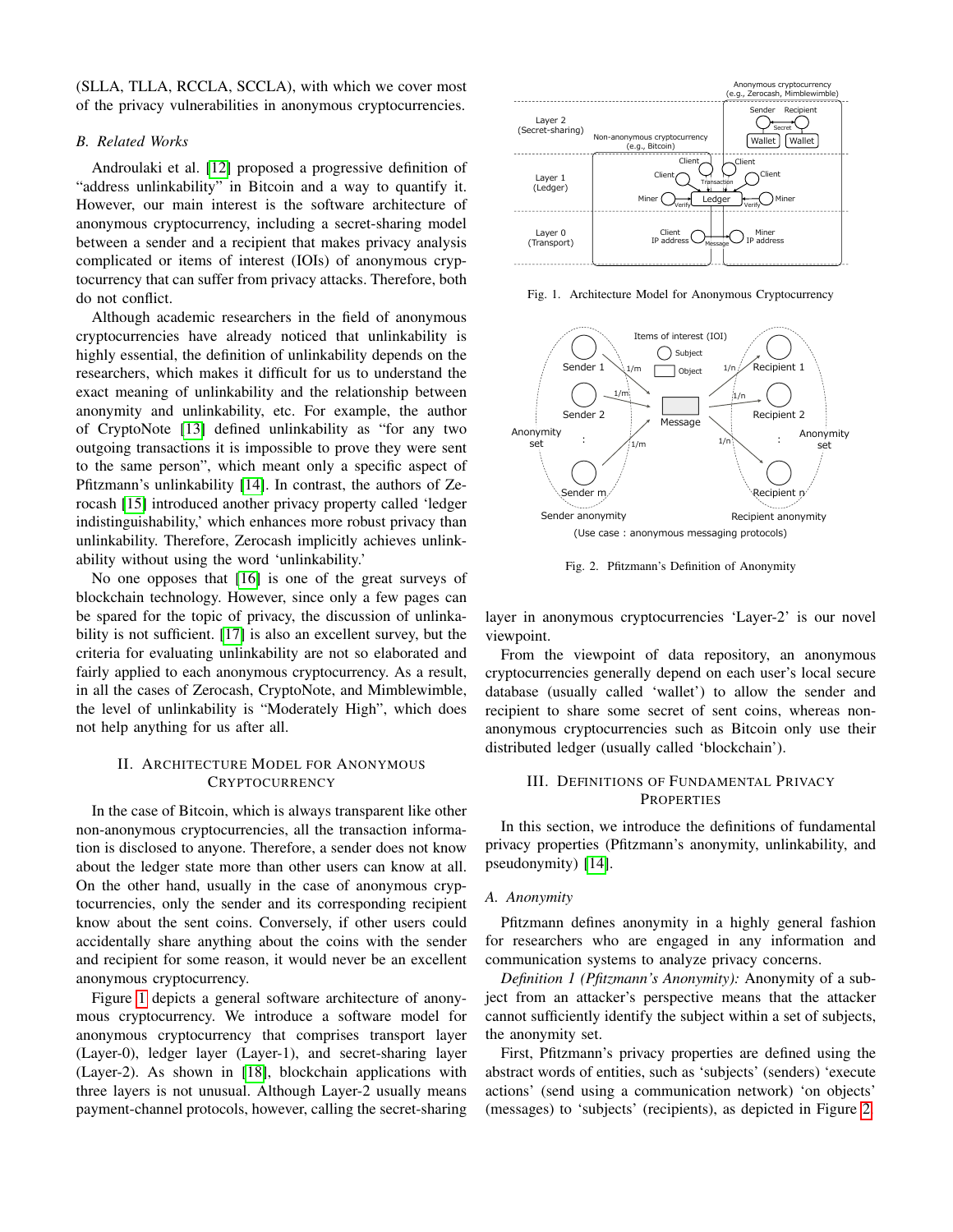Second, the 'anonymity set' is a set of all possible subjects among which the subject is identified. Regarding senders in a messaging protocol, for example, the anonymity set consists of the subjects that could send a message. Since anonymity sets could differ over time, a sender can only be anonymous within a set of potential senders at each time, which may be a subset of worldwide all subjects that can send a message from time to time.

Third, the word "sufficiently" makes it possible for people to quantify the anonymity.

Forth, note that each statement is made from the perspective of an attacker who may be interested in monitoring what kind of communication is ongoing, or what kind of messages are communicated.

Finally, we will mention the capabilities of an attacker against anonymity.

- An attacker against anonymity does not forget anything if they are once informed. Therefore, the anonymity set can never increase.
- An attacker against anonymity can manipulate the communication message if they need to.
- An attacker against anonymity can be an outsider tapping communication lines, while they can also be an insider capable of engaging in regular communications.

Finally, by comparing it with Common Criteria's definition of anonymity [\[19\]](#page-8-18), we can find other advantages of Pfitzmann's definition.

*Definition 2 (Common Criteria's Anonymity):* This family (the functional family of anonymity) ensures that a user may use a resource or service without disclosing the user's identity. The requirements for anonymity provide protection of the user identity. Anonymity is not intended to protect the subject identity. [...] Anonymity, requires that other users or subjects are unable to determine the identity of a user bound to a subject or operation.

In the case of Common Criteria, the definition of "identity" seems independent of the definition of anonymity; therefore, we are required to define "identity" using, e.g., personally identifiable information (PII) [\[20\]](#page-8-19), to complete the definition of anonymity. In Pfitzmann's definition, on the other hand, the sense of "identify the subject" can be shown by defining the specific cases of anonymity defined in [III-C1.](#page-3-1)

#### <span id="page-2-2"></span>*B. Unlinkability*

Pfitzmann defines unlinkability as indistinguishability of items of interest (IOIs).

<span id="page-2-0"></span>*Definition 3 (Pfitzmann's Unlinkability):* Unlinkability of two or more items of interest (IOIs, e.g., subjects, messages, actions, ...) from an attacker's perspective means that within the system (comprising these and possibly other items), the attacker cannot sufficiently distinguish whether these IOIs are related or not.

One of the differences between the definitions of anonymity and unlinkability is that anonymity is applied to a single entity, while unlinkability is applied to multiple entities. Another is that anonymity can only be applied to a subject, while unlinkability can be applied to any entity.

We can intuitively understand Definition [3](#page-2-0) by citing another part from the Pfitzmann's paper [\[14\]](#page-8-13).

In a scenario with at least two senders (a sender anonymity set), two messages sent by subjects within the same anonymity set are unlinkable for an attacker if, for him, the probability that these two messages are sent by the same sender is sufficiently close to 1/(the number of senders).

Figure [3](#page-2-1) illustrates the claim in this citation (we call this scenario "message unlinkability").



(Use case : anonymous messaging protocols)

<span id="page-2-1"></span>Fig. 3. Pfitzmann's Definition of Unlinkability

The indistinguishability in Definition [3](#page-2-0) is expressed in more accessible terms such as "not sent by the same sender." This expression suggests how to apply the definition to real-world privacy problems.

We can extend the scenario to the case of more than two messages, where total unlinkability is achieved if and only if any two of the messages achieve a primitive unlinkability. Moreover, we can apply the definition of unlinkability to different IOIs, e.g., a sender and recipient, by the medium of another IOI, e.g., a message.

To easily extend the application of unlinkability, the following theorems we found are convenient (Unlinkability is a partial equivalence relation).

*Theorem 1:* The relation of unlinkability between two sets of IOIs is symmetric.

*Proof 1:* Let A be an IOI set, where the number of elements is  $n_A$ , and  $e_A \in A$  (B,  $n_B$ ,  $e_B$ , etc. are similarly defined). If  $B$  achieves unlinkability by the medium of  $A$ , then the probability that a randomly picked-up element in B is  $e_B$  and the associated element in A with  $e_B$  is  $e_A$  is  $1/n_A n_B$ . Hence, the probability of  $e_B$  under the condition of  $e_A$  is  $\left(\frac{1}{n_A n_B}\right)/(1/n_A) = \frac{1}{n_B}$ . Therefore, A achieves unlinkability by the medium of  $B$ .

*Theorem 2:* The relation of unlinkability between two sets of IOIs is transitive.

*Proof 2:* If A achieves unlinkability by the medium of B, and  $B$  achieves unlinkability by the medium of  $C$ , then the probability under the condition that the associated element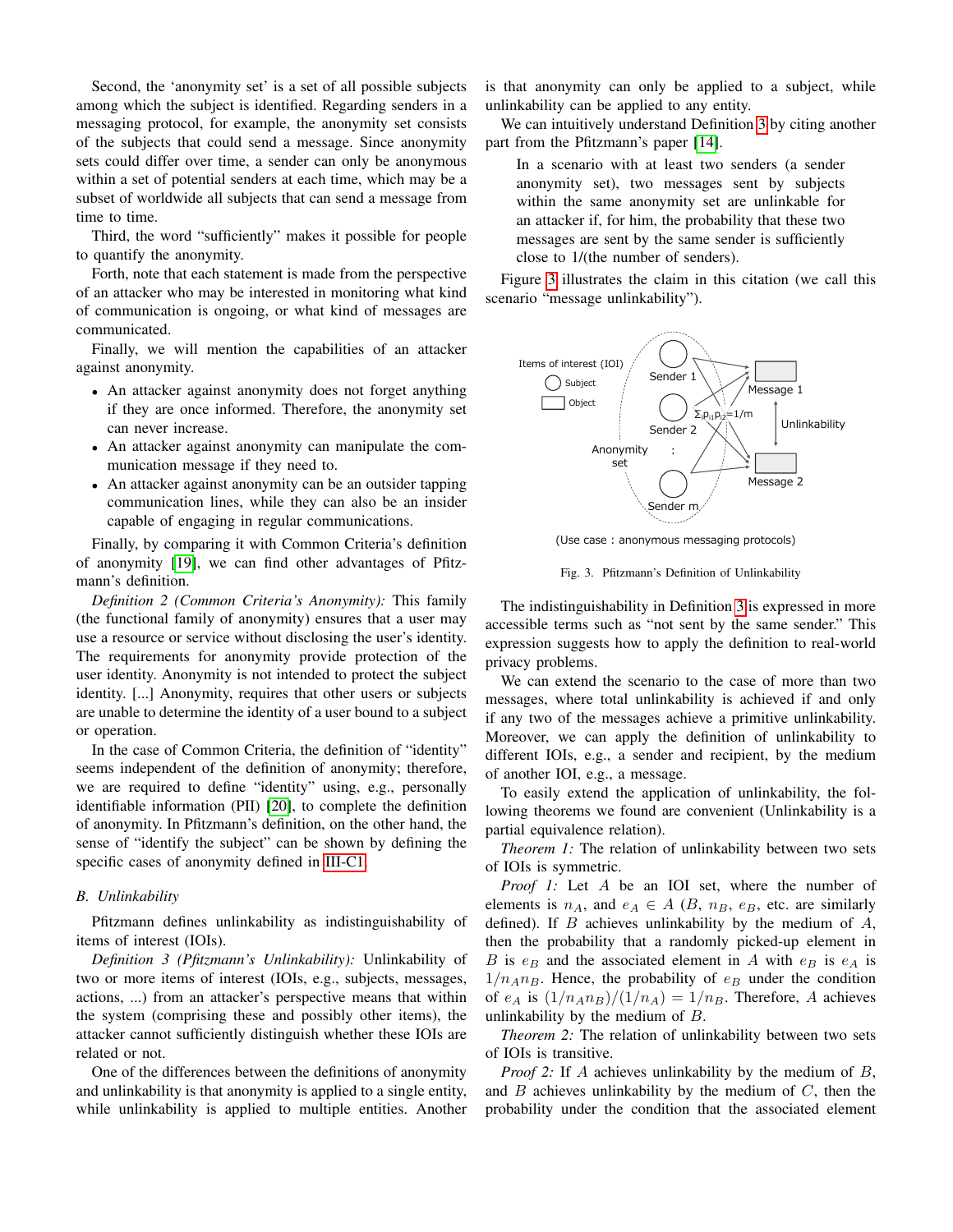in  $B$  with  $e_a$  is  $e_b$  and the associated element in  $C$  with  $e_b$  is  $e_c$  is  $1/n_b n_c$ . As the probability of  $e_b$  and that of  $e_c$ is independent, the probability under the condition that the associated element in C with  $e_a$  is  $e_c$  is  $\sum_B 1/n_b n_c = 1/n_c$ . Therefore, A achieves unlinkability by the medium of C.

Finally, Pfitzmann defines linkability as an antonym of unlinkability.

*Definition 4 (Pfitzmann's Linkability):* Linkability of two or more items of interest (IOIs, e.g., subjects, messages, actions, ...) from an attacker's perspective means that within the system (comprising these and possibly other items), the attacker can sufficiently distinguish whether these IOIs are related or not.

## <span id="page-3-3"></span>*C. Relationship between Anonymity and Unlinkability*

<span id="page-3-1"></span>*1) Anonymity in terms of Unlinkability:* Pfitzmann defines the varieties of anonymity in the specific scenario of anonymous messaging protocols.

<span id="page-3-2"></span>*Definition 5 (Sender Anonymity):* Given a message sent from someone, we call "sender anonymity" as a specific case of anonymity, in which the possibility, from an attacker's perspective, that the message is sent from each sender is 1/(the number of senders).

*Definition 6 (Recipient Anonymity):* Given a message sent to someone, we call "recipient anonymity" as a specific case of anonymity, in which the possibility, from an attacker's perspective, that the message is sent to each recipient is 1/(the number of recipients).

*Definition 7 (Relationship Anonymity):* Given a message sent from someone to someone, we call "relationship anonymity" as a specific case of anonymity, in which the possibility, from an attacker's perspective, that the message is sent from each sender to each recipient is 1/(the number of sender and recipient pairs).

Note that relationship anonymity can be defined from the viewpoint of outsiders only, i.e., an attacker being neither a sender nor a recipient of a message.

*2) Equivalency of Sender Anonymity and Message Unlinkability:* Given two or more messages and a sender anonymity set, the message unlinkability defined in [III-B](#page-2-2) is a necessary and sufficient condition for the sender anonymity defined in Definition [5](#page-3-2) in [III-A.](#page-1-4)

If  $a_{\alpha}$  is a probability that the sender of the messages  $\alpha$  is Alice (other variables are similarly defined) and that the senders of both two messages are anonymous (sender anonymity), the two messages are unlinkable (message unlinkability).

$$
a_{\alpha} = b_{\alpha} = c_{\alpha} = 1/3, a_{\beta} = b_{\beta} = c_{\beta} = 1/3
$$
  
\n
$$
\Rightarrow a_{\alpha}a_{\beta} + b_{\alpha}b_{\beta} + c_{\alpha}c_{\beta} = 1/3
$$

Inversely, if the two messages are unlinkable (message unlinkability), the senders of both messages are anonymous (sender anonymity).

$$
a_{\alpha}, b_{\alpha}, c_{\alpha}, a_{\beta}, b_{\beta}, c_{\beta} \ge 0,
$$
  
\n
$$
a_{\alpha} + b_{\alpha} + c_{\alpha} = 1, a_{\beta} + b_{\beta} + c_{\beta} = 1,
$$
  
\n
$$
a_{\alpha}a_{\beta} + b_{\alpha}b_{\beta} + c_{\alpha}c_{\beta} = 1/3
$$
  
\n
$$
\Rightarrow a_{\alpha} = b_{\alpha} = c_{\alpha} = 1/3, a_{\beta} = b_{\beta} = c_{\beta} = 1/3
$$

Likewise, recipient anonymity and relationship anonymity can be shown as equivalent to message unlinkability as well.

From the fact that all the cases in which anonymity can be defined are included in those in which unlinkability can be defined, unlinkability in all cases is a sufficient condition of anonymity. Inversely, since unlinkability is not a necessary condition of anonymity, eliminating unlinkability between some farther IOIs from the subjects we are interested in does not necessarily eliminate the anonymity of the subjects.

## *D. Pseudonymity*

Pfitzmann defines pseudonym and pseudonymity in the following manner.

*Definition 8 (Pfitzmann's Pseudonym):* A pseudonym is an identifier of a subject other than one of the subject's real names.

*Definition 9 (Pfitzmann's Pseudonymity):* Pseudonymity is the use of pseudonyms as identifiers.

Pseudonymity is a more general notion of a pseudonym. It is defined as the process of preparing for the use of pseudonyms, e.g., by establishing specific rules on how and under which conditions civil identities of holders of pseudonyms will be disclosed by so-called identity brokers. An identity broker is a particular type of certification authority for pseudonyms. Since anonymity can be described as a particular type of unlinkability, cf. [III-C,](#page-3-3) the concept of identity broker can be generalized to a linkability broker.

#### *E. Untraceability*

In the research field of cryptocurrencies, "untraceability" is often used with the same meaning as "unlinkability". In particular, untraceability has often been used in papers on ecash systems [\[21\]](#page-8-20) [\[22\]](#page-8-21) before the appearance of blockchains and cryptocurrencies. However, since untraceability is known as just a particular type of unlinkability, as Wu mentioned [\[10\]](#page-8-9), we do not treat untraceability as an independent privacy property in this paper.

# <span id="page-3-0"></span>IV. ANALYSIS OF PRIVACY PROPERTIES IN ANONYMOUS **CRYPTOCURRENCY**

In this section, we comprehensively analyze each privacy property for each architecture layer in anonymous cryptocurrencies that we defined in this paper. In this analysis, we propose four linkability attack models (SLLA, TLLA, RC-CLA, SCCLA), with which we cover most of the privacy vulnerabilities in anonymous cryptocurrencies.

Since Pfitzmann's definitions of anonymity and unlinkability [\[14\]](#page-8-13) are most general and most comfortable to understand as far as we know, we adopt it for analyzing anonymous cryptocurrencies.

However, as cryptocurrencies have specific unique characteristics, anonymity has to be considered differently from anonymous messaging protocols, which Pfitzmann chooses as a typical application instance of his theory.

The main difference is the layer of software implementation. In the case of anonymous messaging protocols, the content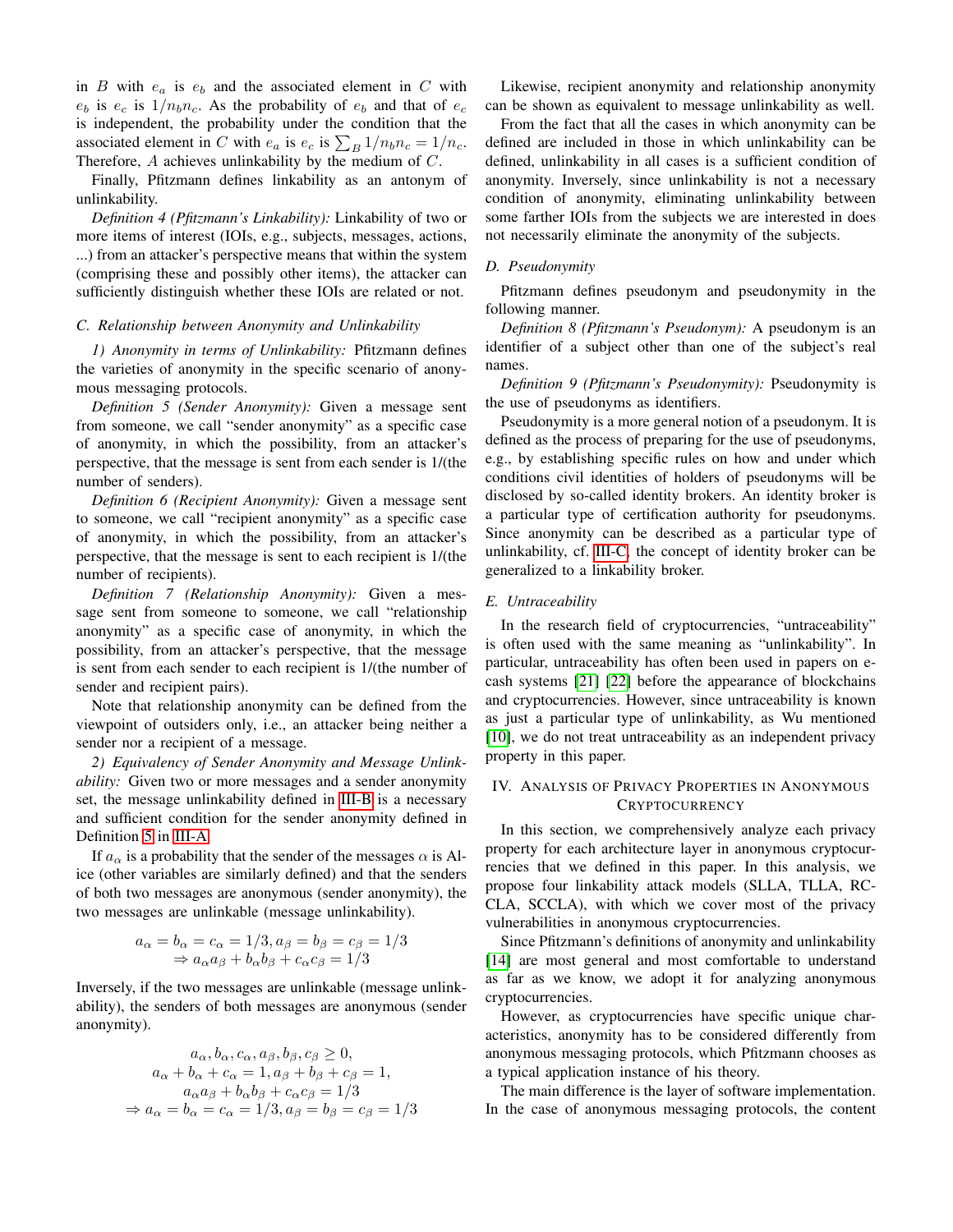

<span id="page-4-0"></span>Fig. 4. IOI Model in Layer-1 of Anonymous Cryptocurrency

of each message is handled as just opaque data. In the case of cryptocurrencies, however, transaction details (e.g., the sender of coins, the recipient of coins, and the amount of each coin) are described in each message that a sender sends to a recipient. Therefore, privacy attacks in anonymous cryptocurrencies can be made from each layer of Figure [1,](#page-1-2) while anonymous messaging protocols only need to protect the attacks in a transport layer.

# *A. Ledger Layer (Layer-1)*

*1) IOI Model in Layer-1:* In the data structure of cryptocurrencies, several attributes, e.g., sender, recipient, coin, amount of coin, transaction, and confirmation time, can generally be considered as IOIs, as shown in IOI model in Layer-1 of anonymous cryptocurrency (Figure [4\)](#page-4-0). Among them, only sender and recipient are categorized as subjects, which are qualified to be argued regarding anonymity. Therefore, considering the unlinkability of coins by the medium of senders or recipients is the most critical to achieving sender or recipient anonymity. If both sender and recipient anonymity are achieved, we can easily show that relationship anonymity between the sender and recipient is also achieved [\(III-C\)](#page-3-3). On the other hand, if either sender anonymity or recipient anonymity is not achieved, we have to conclude that coins are linkable. Therefore, we are required to analyze the unlinkability of other cryptocurrency attributes in the IOI model to identify to what extent the unlinkability of the anonymous cryptocurrency is achieved.

<span id="page-4-1"></span>*2) Pseudonymity:* In most anonymous cryptocurrencies, digital signature schemes based on public-key cryptography are used so that a coin sender can prove that they are the correct recipient of each consumed coin. As the public key is typically a random number, it is conveniently used as a base of each user's pseudonym, which is also called "(cryptocurrency) address," to enhance its privacy instead of using an identification number that suggests a particular user's PII.

Pseudonymization undoubtedly contributes to the anonymity in Layer-1 of anonymous cryptocurrencies. As shown in IOI model in Layer-1 of anonymous cryptocurrency

(Figure [4\)](#page-4-0), any two pseudonyms achieve unlinkability by the medium of the sender's PII, and at the same time by the medium of the recipient's PII. From the viewpoint of anonymous cryptocurrencies, it seems that PII management is conveniently outsourced to the linkability brokers, e.g., cryptocurrency exchanges.

However, in reality, pseudonymization is useful only when the linkability brokers can securely protect the link between each pseudonym and its corresponding PII. Therefore, whether anonymity can be achieved in anonymous cryptocurrencies depends on the conventional cybersecurity techniques that current linkability brokers are typically using. Moreover, since blockchain-based anonymous cryptocurrencies are usually designed to be decentralized, depending on the techniques managed by the TPP is inconsistent with the fundamental design policy of blockchain.

Another concern is the indirect de-anonymization attack using the transaction graph. As current techniques of analyzing transaction graphs are highly advanced [\[23\]](#page-8-22) [\[3\]](#page-8-2) [\[12\]](#page-8-11) [\[24\]](#page-8-23), indirect de-anonymization is still a threat even if the pseudonym is ideally applied. Therefore, pseudonymization is not a sufficient condition but just a necessary condition for anonymity. For anonymous cryptocurrencies to achieve sufficient anonymity, unlinkability between IOIs is still required.

In the case of Coinshuffle [\[25\]](#page-8-24) and CryptoNote, the recipient address is always freshly created for each new transaction (one-timeness). Owing to the one-time address, the sender and recipient can keep consumed coin and the newly created coin unlinkable, which makes indirect de-anonymization attacks more challenging.

<span id="page-4-2"></span>*3) Unlinkability:* We will define a linkability attack model in which an attacker tries to obtain any information from a shared ledger (blockchain). In this attack model, any user can become an attacker.

*Definition 10:* Shared Ledger Linkability Attack (SLLA): An attacker tries to obtain any unknown information about a victim only from a shared ledger to link with the information they already have on condition that the attacker cannot send any coins to or receive any coins from anyone, including the victim.

Since shared ledgers are exposed to an unspecified large number of public users, the unlinkability between information on the ledger is required from the beginning. Therefore, SLLA-resistance is the most fundamental requirement for anonymous cryptocurrencies. Most anonymous cryptocurrencies encrypt each information on the shared ledger to achieve unlinkability.

Regarding coin-to-coin unlinkability, Zerocoin [\[26\]](#page-8-25) and Zerocash perfectly achieves it due to its another technical coin identifier called 'serial number.' Although a sender discloses a coin commitment as a first coin identifier when the sender sends a coin, the recipient newly declares a serial number as a substitute coin identifier when the recipient consumes the coin in the future. Therefore, from the other users' perspective, since they can only see seemingly irrelevant two identifiers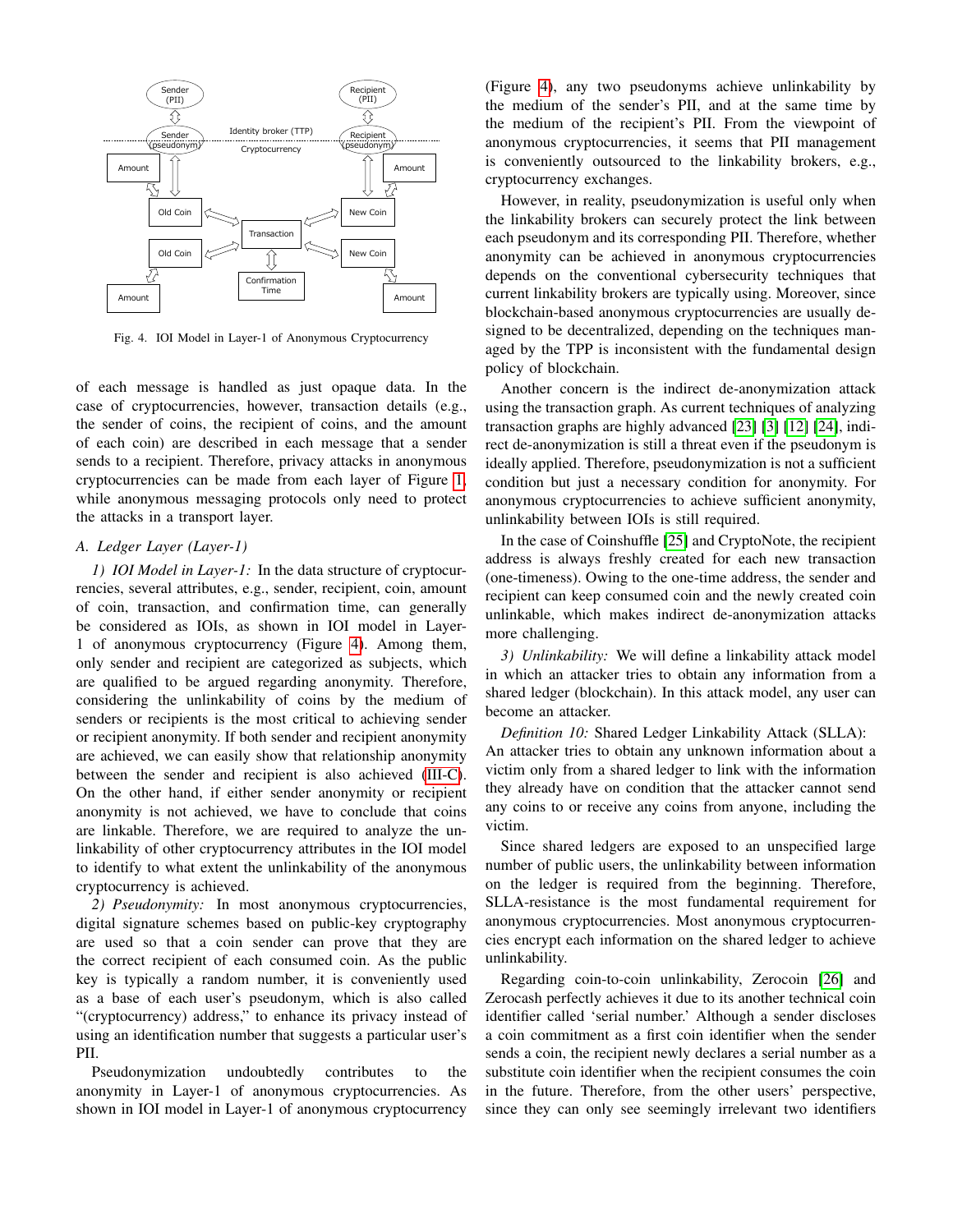regarding the same coin, they cannot link those transactions and thus coin transfers.

In the case of mixing techniques, e.g., CoinJoin [\[27\]](#page-8-26) and Coinshuffle, or a one-time ring signature in CryptoNote, coins are only shuffled with a predefined number of decoys. This fact means that if the shuffle is repeated over the multiple degrees of coin transfer, coin-to-coin unlinkability would be achieved exponentially with the number of degrees. However, in the adjacent coin transfer, a link between a sender and a recipient would be probabilistically guessed by  $1/n$  (*n*: the number of decoys).

In the case of Mimblewimble, since the same Pedersen commitment is used as a coin identifier, coins can always be linked; that is, anyone can construct a transaction graph.

Regarding coin-to-value unlinkability, it depends on whether each coin value is encrypted or not.

Regarding coin-to-time unlinkability, which means that attackers cannot know when a sender sends a coin or when the receiver consumes the coin, it depends on the transaction management of each anonymous cryptocurrency. However, since in most of the current anonymous cryptocurrencies the transaction management is delegated to an unspecified large number of miners, coin-to-time unlinkability is usually not achieved.

SLLA-resistance of each cryptocurrency is scrutinized in Appendix [A.](#page-8-27)

*4) Anonymity:* As discussed in [IV-A2,](#page-4-1) most of the anonymous cryptocurrencies use a randomized pseudonym. Therefore, both sender and recipient anonymity are achieved at that point, and there is no way for the privacy attackers to succeed in direct de-anonymization. Moreover, in the case of Mimblewimble, since cryptocurrency address itself is not used (addressless scheme), not to mention pseudonym, it can never suffer from direct de-anonymization attacks.

On the other hand, the resistance to the indirect deanonymization attacks of an anonymous cryptocurrency is in the first place affected by its SLLA-resistance discussed in [IV-A3](#page-4-2) (the SLLA-resistance in this context focuses only on coin-to-coin unlinkability). Even if an anonymous cryptocurrency is not SLLA-resistant, e.g., SLLA-unresistant or SLLAprobabilistically-resistant, however, privacy-enhancing address schemes allow it to achieve better anonymity, because such schemes make it difficult for indirect de-anonymization attackers to associate someone's IOI information by the medium of a single address of them. That is, the condition for anonymous cryptocurrencies to be resistant to indirect de-anonymization is at least one of the following unlinkable property or addressing schemes.

- 1) SLLA-resistant
- 2) addressless scheme
- 3) address encryption
- 4) one-time address

# *B. Transport Layer (Layer-0)*

*1) Pseudonymity:* In cryptocurrencies, generally speaking, transport address (= IP address) is an identifier only from which it is not easy to calculate PII of coin sender or recipient. However, since each transport address is not a random value (actually it usually includes physical or virtual segment information), it can provide a fatal geographical or ISP information that helps to de-anonymize the coin sender or recipient.

Moreover, an IP address once assigned to an active user would not be changed even if it is managed using DHCP, which results in being kept away from one-timeness. The longer the assignment period, the higher the probability of inducing de-anonymization of the sender or recipient by the medium of their IP addresses.

<span id="page-5-0"></span>*2) Unlinkability:* The unlinkability of the transport layer can be considered from each of Layer-0 or Layer-1 information perspective.

From the Layer-0 information perspective, since miners recognize a transaction as an opaque message, only transactionto-transaction unlinkability is concerned. However, it is easy for the miners to associate two or more transactions of the same sender by the medium of their transport address.

From the Layer-1 information perspective, we will define a linkability attack model by the medium of transport layer information.

*Definition 11:* Transport Layer Linkability Attack (TLLA): An attacker, among transaction relay nodes including blockchain miners, tries to obtain any unknown information about a victim, who sends a transaction to a shared ledger or sends a message to someone for any other purpose, to link with the information they already have by the medium of transport layer information, e.g., IP address. Note that the information that can be retrieved from the ledger is included in the attacker's initial knowledge.

In most cryptocurrencies, including Bitcoin [\[1\]](#page-8-0), miners are entrusted with verifying transactions sent by the users. If a miner in a cryptocurrency can see transaction details, however, they can link the transaction details with an IP address of the sender unless an anonymous messaging protocol is used. If the IP address is already associated with the sender's PII by the miner, the miner can link the transaction details with the PII by the medium of the IP address. That is, attackers using TLLA can easily achieve the linkability of transaction details and sometimes de-anonymize the transaction sender by the medium of IP address (cf. Figure [5\)](#page-6-0).

In Zerocash [\[15\]](#page-8-14) and Mimblewimble [\[28\]](#page-8-28), since all the information in each transaction, including the sender's address, is encrypted, the miners cannot obtain any unknown information about the sender from the transaction information. However, since the sender sends their transactions to the miner using their transport address, the miner can link two or more encrypted transactions by the medium of the transport address.

In the case of CryptoNote [\[13\]](#page-8-12), since encrypted information in a transaction is only stealth address, the miner can also link other transaction information, e.g., the amount of each coin, by the medium of the transport address.

Moreover, in the case of Mimblewimble, a sender of a coin has to send a commitment with their secrets  $r$  and  $v$  to a recipient using their transport address. Therefore, the sender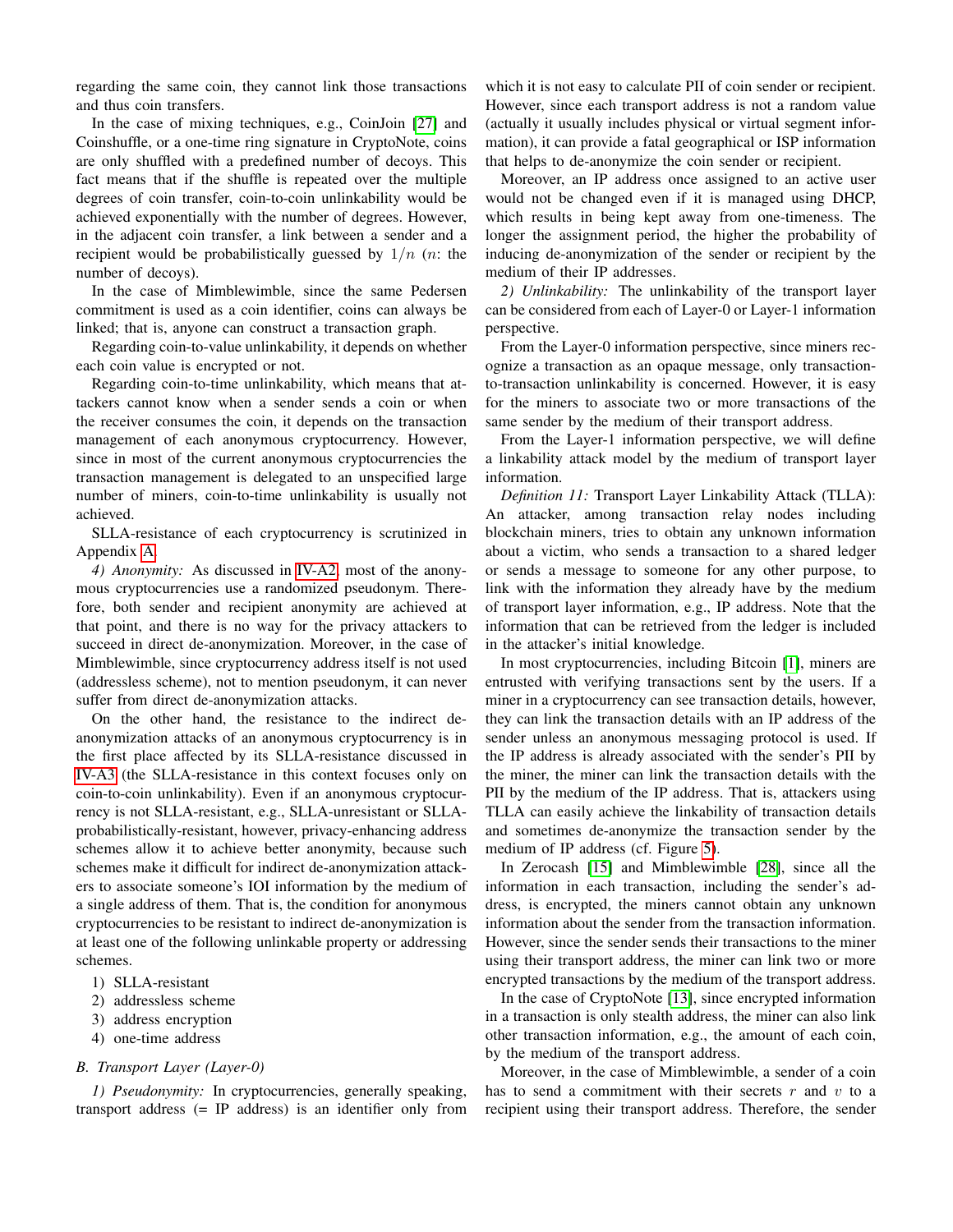

<span id="page-6-0"></span>Fig. 5. IOI Model in Layer-1+0 of Anonymous Cryptocurrency

can link two or more coins sent to the same recipient by the medium of recipient's transport address, and vice versa.

In the end, in anonymous cryptocurrencies, both from the perspective of Layer-0 and Layer-1 information, for us to prevent the linkability, transport addresses have to be anonymized using anonymization techniques in the transport layer such as Tor [\[29\]](#page-8-29), DC-Nets [\[30\]](#page-8-30), etc.

*3) Anonymity:* In most anonymous cryptocurrencies, since coin senders send the transactions to the miners, miners know their transport addresses. (Mimblewimble is the only exception in which coin recipients send the transactions to the miners.) Moreover, if a miner could share some association information between someone's transport address and PIIs for some reason, they would directly de-anonymize them. For example, they can link activities of sending coins with the sender's PII by the medium of the transport address, e.g., whether the sender sends a particular transaction or not, or when the sender sends the transaction. Although direct deanonymization can be protected so long as linkability brokers of transport addresses are trusted and resistant to cyber-attacks, conventional cybersecurity techniques do not necessarily work so much as expected.

On the other hand, indirect de-anonymization from both the information perspective of Layer-0 can be considered in the same way as the indirect de-anonymization in Layer-1, because indirect de-anonymization does not use transport addresses as mediums. Indirect de-anonymization can also be protected so long as all the information in each transaction is encrypted. However, this depends on the privacy-enhancing techniques for anonymous cryptocurrencies, as shown in [IV-B2.](#page-5-0)

# *C. Secret-Sharing Layer (Layer-2)*

*1) Trustless Security Model:* In the case of anonymous messaging protocols [\[9\]](#page-8-8), the anonymity is evaluated under the trust established between a sender and a recipient, as Pfitzmann states, "we assume that the attacker is not able to get information on the sender or recipient from the message content," in which each user (e.g., a recipient) does not recognize their counterparty (e.g., a sender) as an attacker. However, since anonymous cryptocurrencies are developed based on blockchain technologies, the anonymity in anonymous cryptocurrencies is expected to be evaluated under the trustless security model. In a transaction of anonymous cryptocurrencies, each recipient does not necessarily trust even the sender.

*2) Pseudonymity:* In Layer-2 of each anonymous cryptocurrency, since the same address scheme is used as in Layer-1, we will not consider pseudonymity again here.

*3) Unlinkability:* The linkability attack models let us clearly understand the behavior of each user from the viewpoint of achieving anonymity. Since anonymous cryptocurrencies are typically based on trustless security models, any counterparty of transactions can be malicious. Therefore, we will propose linkability attack models in Layer-2, in which even a counterparty of a sender or recipient of each coin is an attacker that might link any IOI and sometimes de-anonymize the victim.

Note that, in these attack models, there is a possibility that the attacker has already known victim's PII to some extent, e.g., they have already de-anonymized some amount of pseudonyms by colluding with a linkability broker, or they are an online store and already know the victim's email address. Therefore, any information obtained from the attacks can be instantly linked to the victim's PII. That is the reason why we are focusing on the attack models in Layer-2.

We will here define an attack model in which a recipient of coins is an attacker, and a sender of the coins is a victim.

*Definition 12:* Receiving Chosen-Coin Linkability Attack (RCCLA):

An attacker tries to obtain any unknown information about a victim from coins sent from the victim to link with the information they already have on condition that the attacker can receive coins with any parameter from the victim. Note that the information that can be retrieved from the ledger is included in the attacker's initial knowledge.

In most cases, the online store is a recipient side that exchanges anonymous cryptocurrency with their product or service. Therefore, most online stores can potentially be attackers using RCCLA, and RCCLA is the most crucial attack model in the real world.

However, RCCLA is relatively challenging for the attacker because the coins can be sent to them only if the victim agrees to send them. And then, RCCLA can be prevented by any appropriate trust establishment techniques.

We will next define an attack model in which a sender of coins is an attacker, and a recipient of the coins is a victim.

*Definition 13:* Sending Chosen-Coin Linkability Attack (SCCLA):

An attacker tries to obtain any unknown information about a victim from coins sent from the victim to link with the information they already have on condition that the attacker can send coins with any parameter to the victim. Note that the information that can be retrieved from the ledger is included in the attacker's initial knowledge.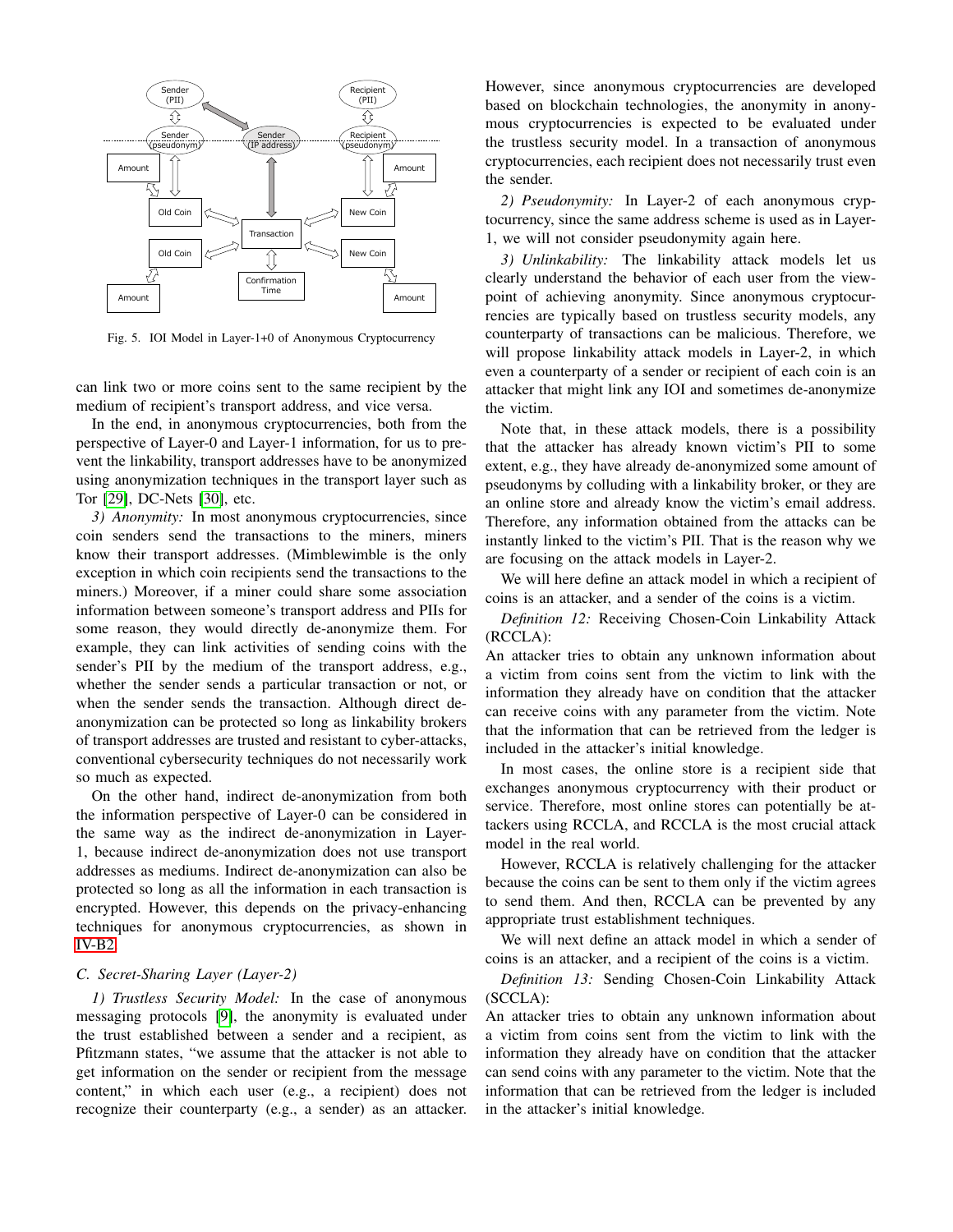|              | Cryptocurrency information |                                                    |                          |                         |                          |                                             |                         | Privacy evaluation             |                          |                           |                           |                                      |                                                              |                                                        |  |  |
|--------------|----------------------------|----------------------------------------------------|--------------------------|-------------------------|--------------------------|---------------------------------------------|-------------------------|--------------------------------|--------------------------|---------------------------|---------------------------|--------------------------------------|--------------------------------------------------------------|--------------------------------------------------------|--|--|
|              |                            |                                                    |                          |                         |                          |                                             | Ledger layer (Layer-1)  |                                |                          |                           |                           |                                      |                                                              |                                                        |  |  |
|              |                            |                                                    |                          |                         |                          |                                             | Pseudonymity            |                                | Unlinkability            |                           |                           | Anonymity                            |                                                              |                                                        |  |  |
|              | Year                       | <b>Basic</b> features<br>Privacy enhancing schemes |                          |                         |                          |                                             |                         |                                | SLLA-resist.             |                           |                           | Direct de-anon, resistance           |                                                              | Indirect de-anon, resistance                           |  |  |
|              |                            | Decentralization                                   | Secret-share             | Addressless             | Addr encrypt             | Value encrypt                               | Randomness              | One-timeness                   | Coin-to-coin             | Coin-to-value             | Coin-to-time              | Sender anon.                         | Recip. anon.                                                 |                                                        |  |  |
| Bitcoin      | 2008                       | $\overline{\mathcal{W}}$                           |                          |                         |                          |                                             | $\overline{\checkmark}$ | x                              |                          |                           |                           | $\sqrt{\sqrt{p^2(p^2-1)^2}}$         | $\sqrt{\sqrt{p}$ seudonym)                                   | $X(SLLA$ -unresist.)                                   |  |  |
| CoinJoin     | 2013                       |                                                    |                          |                         |                          |                                             | IJ                      |                                | $\sqrt{\text{(prob.)}}$  |                           |                           | $\sqrt{\sqrt{p}$ (pseudonym)         | $\sqrt{\sqrt{p}$ seudonym)                                   | $\sqrt{\text{(SLLA-prob - resist.)}}$                  |  |  |
| Coinshuffle  | 2014                       | JJ                                                 |                          |                         |                          |                                             | $\overline{\checkmark}$ | IJ                             | $\sqrt{\text{(prob.}}$   |                           |                           | $\sqrt{\sqrt{p}}$ (pseudonym)        | $\sqrt{\sqrt{p}}$ (pseudonym)                                | $\sqrt{\sqrt{(SLLA-prob.}$ resist., one-time address)  |  |  |
| Zerocoin     | 2013                       | $\checkmark$ (trusted setup)                       | $\overline{\checkmark}$  | ✓                       |                          |                                             |                         | $\overline{\phantom{a}}$       | $\checkmark$             |                           |                           | $\sqrt{\sqrt{\text{(addressless)}}}$ | $\sqrt{\sqrt{\text{(addressless)}}}$                         | $\sqrt{\sqrt{(SLLA\text{-}resist., addressless)}}$     |  |  |
| Zerocash     | 2014                       | $\sqrt{\text{(trusted setup)}}$                    | $\overline{\mathcal{W}}$ |                         | ✓                        | $\overline{\checkmark}$                     | $\overline{\checkmark}$ | x                              | √                        | JJ                        |                           | $\sqrt{\sqrt{p^2(p^2-1)}}$           | $\sqrt{\sqrt{\text{(pseudonym)}}}$                           | $\sqrt{\sqrt{(SLLA-resist., address encryption)}}$     |  |  |
| CryptoNote   | 2013                       | IJ                                                 | ₩                        |                         | N                        | $\sqrt{\sqrt{(}$ Ring CT)                   | $\overline{\checkmark}$ | ₩                              | $\sqrt{}$ (prob.         | $\sqrt{\sqrt{(Ring CT)}}$ |                           | $\sqrt{\sqrt{p}$ (pseudonym)         | $\sqrt{\sqrt{p}$ seudonym)                                   | $\sqrt{\sqrt{(SLLA-prob.}$ -resist., one-time address) |  |  |
| Mimblewimble | 2016                       | $\sqrt{2}$                                         | $\overline{\mathcal{U}}$ | √                       |                          | $\overline{\checkmark}$                     | $\sim$                  | $\sim$                         |                          | $\overline{\mathcal{U}}$  |                           | $\sqrt{\sqrt{\text{(addressless)}}}$ | $\sqrt{\checkmark}$ (addressless)                            | $\sqrt{\sqrt{(SLLA\text{-unresist.}, addressless)}}$   |  |  |
|              |                            |                                                    |                          |                         |                          |                                             |                         |                                |                          |                           |                           |                                      |                                                              |                                                        |  |  |
|              |                            |                                                    |                          |                         |                          |                                             |                         |                                |                          |                           |                           |                                      |                                                              |                                                        |  |  |
|              | Privacy evaluation         |                                                    |                          |                         |                          |                                             |                         |                                |                          |                           |                           |                                      |                                                              |                                                        |  |  |
|              | Transport layer (Layer-0)  |                                                    |                          |                         |                          |                                             |                         | Secret-sharing layer (Layer-2) |                          |                           |                           |                                      |                                                              |                                                        |  |  |
|              | Pseudonymity               |                                                    | Unlinkability            |                         |                          | Anonymity                                   |                         | Unlinkability<br>Anonymity     |                          |                           |                           |                                      |                                                              |                                                        |  |  |
|              |                            |                                                    | Laver-0                  | TLLA-resist.            |                          | RCCLA-resist.<br>Direct de-anon, resistance |                         |                                |                          | SCCLA-resist.             |                           | Indirect de-anon. resistance         |                                                              |                                                        |  |  |
|              | Randomness                 | One-timeness                                       | Tran-to-tran             | Coin-to-coin            | Sender anon.             | Recip, anon                                 | Sent coin               | Value of coin                  | Time of coin             | Consumed coin             | Value of coin             | Time of coin                         |                                                              |                                                        |  |  |
| Bitcoin      | $\sqrt{(IP \text{ addr})}$ | $\sqrt{(IP \text{ addr})}$                         | $\boldsymbol{x}$         |                         |                          | $\checkmark$                                |                         |                                | ۰                        | $\sim$                    |                           |                                      |                                                              |                                                        |  |  |
| CoinJoin     | $\sqrt{(IP \text{ addr})}$ | $\sqrt{(IP \text{ addr})}$                         |                          | $\checkmark$ (prob.)    |                          | √                                           | ۰                       | $\sim$                         | $\sim$                   | $\sim$                    | $\sim$                    | $\sim$                               | $\sim$                                                       |                                                        |  |  |
| Coinshuffle  | $\sqrt{(IP \text{ addr})}$ | $\sqrt{(IP \text{ addr})}$                         |                          | $\sqrt{\text{(prob.)}}$ | $\overline{\mathbf{x}}$  | $\overline{\mathcal{W}}$                    |                         | ٠                              | $\sim$                   | ۰                         | $\sim$                    | $\sim$                               |                                                              |                                                        |  |  |
| Zerocoin     | $\sqrt{(IP \text{ addr})}$ | $\sqrt{(IP \text{ addr})}$                         |                          | N                       |                          | IJ                                          | IJ                      | ₩                              | ₩                        | $\overline{\checkmark}$   | N                         | N                                    | //(SLLA-resist., addressless, SCCLA-resist.)                 |                                                        |  |  |
| Zerocash     | $\sqrt{(IP \text{ addr})}$ | $\sqrt{(IP \text{ addr})}$                         |                          | $\overline{J}$          |                          | $\checkmark$                                | IJ                      | JJ                             | $\overline{\checkmark}$  | $\overline{\mathcal{U}}$  | $\overline{\checkmark}$   | $\overline{\checkmark}$              | √ GLLA-resist., address encryption, SCCLA-resist.)           |                                                        |  |  |
| CryptoNote   | $\sqrt{(IP \text{ addr})}$ | $\sqrt{(IP \text{ addr})}$                         |                          | $\checkmark$ (prob.)    | $\boldsymbol{x}$         | √                                           | $\overline{\checkmark}$ | $\overline{\mathcal{U}}$       | $\overline{\mathcal{W}}$ |                           | $\sqrt{\sqrt{(}$ Ring CT) |                                      | √(SLLA-prob.-resist., one-time address, SCCLA-prob.-resist.) |                                                        |  |  |
| Mimblewimble | $\sqrt{(IP \text{ addr})}$ | $\sqrt{(IP \text{ addr})}$                         |                          |                         | $\overline{\mathcal{W}}$ |                                             | $\overline{\checkmark}$ | $\overline{\checkmark}$        | $\overline{\mathcal{W}}$ |                           | $\overline{\checkmark}$   |                                      | √(SLLA-unresist., addressless, SCCLA-unresist.)              |                                                        |  |  |
|              |                            |                                                    |                          |                         |                          |                                             |                         | TABLE                          |                          |                           |                           |                                      |                                                              |                                                        |  |  |
|              |                            |                                                    |                          |                         |                          |                                             |                         |                                |                          |                           |                           |                                      |                                                              |                                                        |  |  |

PRIVACY EVALUATION RESULTS OF ANONYMOUS CRYPTOCURRENCIES

<span id="page-7-1"></span>

<span id="page-7-0"></span>Fig. 6. SCCLA collusion

SCCLA is successful only if the victim outputs some amount of information from their wallets, i.e., the victim sends coins to other users. Collusion between the attacker and a third party to which the victim sends coins makes the success rate of the attack higher (Figure [6\)](#page-7-0).

In the real world, the users in anonymous cryptocurrencies who dedicate themselves to sending coins are unusual. However, SCCLA is relatively easy for an attacker to succeed because the coins can be sent only by the decision of the attacker, and the recipients cannot refuse it in most anonymous cryptocurrencies. Moreover, the victims cannot financially suffer from receiving the coins.

RCCLA-resistance and SCCLA-resistance of each cryptocurrency is scrutinized in Appendix [A.](#page-8-27)

*4) Anonymity:* Direct de-anonymization can be protected so long as linkability brokers of transport addresses are resistant to cyber-attacks. However, since linkability brokers are usually TTPs, it depends on conventional cybersecurity techniques employed by them.

Indirect de-anonymization can also be protected so long as all the information in each transaction is encrypted. However, this depends on the privacy-enhancing techniques for anonymous cryptocurrencies, as shown in [IV-B2.](#page-5-0) Therefore, the risk of de-anonymization also depends on privacy-enhancing techniques.

In both cases, once a coin sender or recipient is deanonymized, their damaged PII depends on unlinkability of the anonymous cryptocurrency. For example, even in Zerocash, a miner can link two or more encrypted transactions by the medium of a transport address. Therefore, if the miner has already de-anonymized the sender for some reason, they can link activities of sending coins with the sender's PII by the medium of the transport address, e.g., whether the sender sends a particular transaction or not, or when the sender sends the transaction.

## V. CONCLUSION

In this paper, we first proposed an architecture model for anonymous cryptocurrency with three layers. Next, we studied the definitions of fundamental privacy properties (Pfitzmann's anonymity, unlinkability, and pseudonymity), and comprehensively analyzed each privacy property for each architecture layer in anonymous cryptocurrencies that we defined in this paper. In this analysis, we proposed four linkability attack models (SLLA, TLLA, RCCLA, SCCLA), with which we cover most of the privacy vulnerabilities in anonymous cryptocurrencies.

Table [I](#page-7-1) is our privacy evaluation results of Bitcoin and six representative anonymous cryptocurrencies proposed so far (CoinJoin, Coinshuffle, Zerocoin, Zerocash, CryptoNote, Mimblewimble).

First, we reconfirmed that most of the representative anonymous cryptocurrencies achieve higher sender and recipient anonymity than Bitcoin, due to their anonymization schemes (Layer-1 anonymity). Although allowing attackers to construct the transaction graph is one of the Mimblewimble's shortcomings as shown in [\[31\]](#page-8-31), that does not instantly result in deanonymization of each user. The reason is that its characteristic of strong anonymity (unnecessity of using addresses) cancels the linkability problem.

Second, we reconfirmed that most of the anonymous cryptocurrencies evaluated in this paper have a common issue regarding the TLLA-resistance (Layer-0 unlinkability). Since a coin sender has to send a transaction message to a miner using their transport address, a miner can associate the transaction information to the transport address. Therefore, anonymization schemes in Layer-0 are required for each anonymous cryptocurrency.

Finally, we found that the unlinkability scheme in Zerocoin and Zerocash is most sophisticated in anonymous cryptocurrencies evaluated in this paper because a coin sender cannot calculate the serial number of the coin, which will be later used when the coin recipient consumes; therefore, the attacker in SCCLA cannot track the coin consumption by the recipient (Layer-2 unlinkability).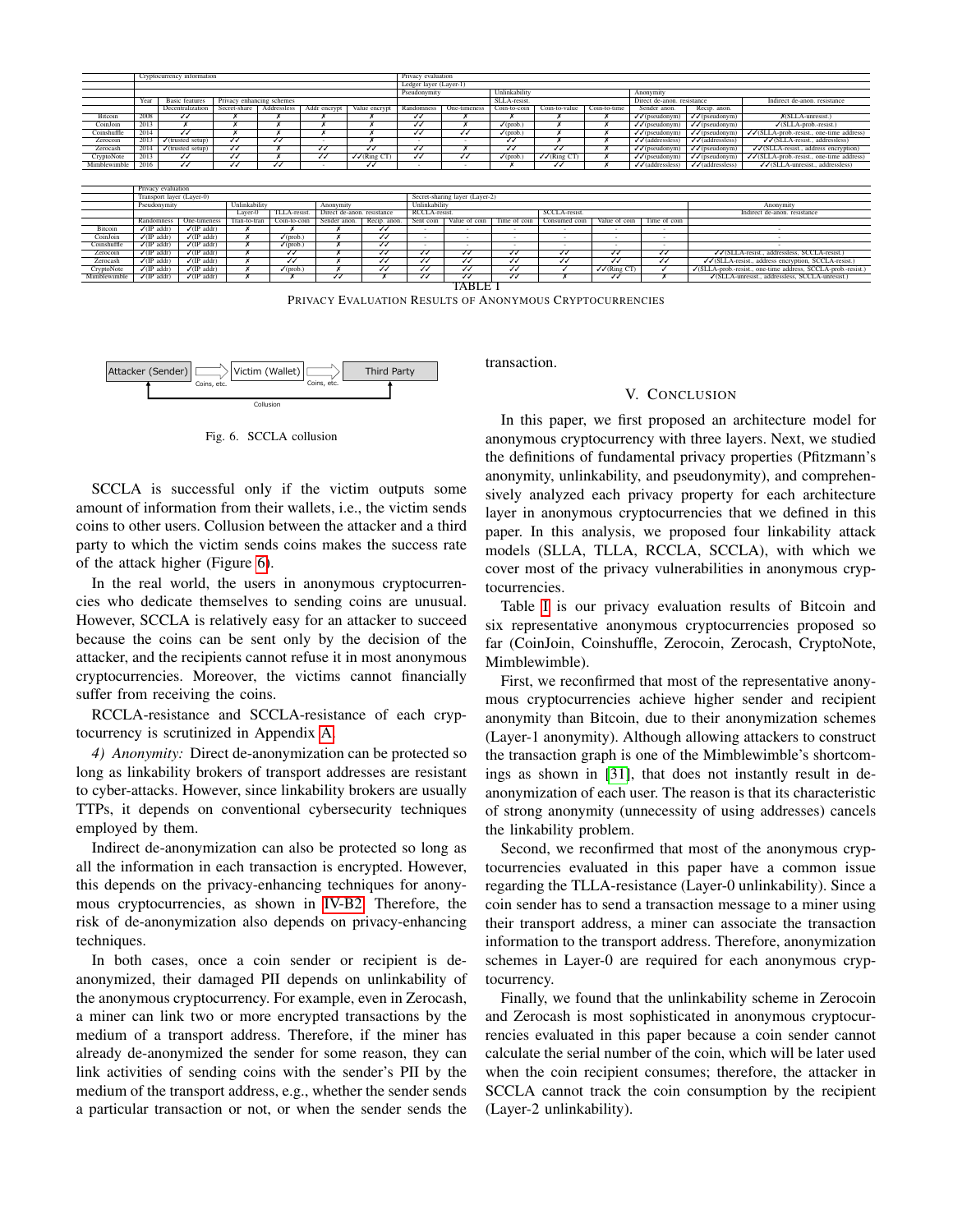## **REFERENCES**

- <span id="page-8-0"></span>[1] S. Nakamoto, "Bitcoin: A Peer-to-Peer Electronic Cash System," [https:](https://bitcoin.org/bitcoin.pdf) [//bitcoin.org/bitcoin.pdf,](https://bitcoin.org/bitcoin.pdf) p. 9, 2008.
- <span id="page-8-1"></span>[2] D. Ron and A. Shamir, "Quantitative Analysis of the Full Bitcoin Transaction Graph," *In: 17th International Conference, Financial Cryptography and Data Security (FC)*, pp. 6–24, 2013.
- <span id="page-8-2"></span>[3] F. Reid and M. Harrigan, "An Analysis of Anonymity in the Bitcoin System," *in Security and Privacy in Social Networks*, pp. 197–223, 2013.
- <span id="page-8-3"></span>[4] M. Terrovitis, N. Mamoulis, and P. Kalnis, "Local and Global Recoding Methods for Anonymizing Set-valued Data," *The VLDB Journal*, vol. 20, no. 1, pp. 83–106, 2011.
- <span id="page-8-4"></span>[5] J. Domingo-ferrer and J. M. Mateo-sanz, "Practical Data-Oriented Microaggregation for Statistical Disclosure Control," *IEEE Transactions on Knowledge and Data Engineering*, vol. 14, no. 1, pp. 189–201, 2002.
- <span id="page-8-5"></span>[6] L. Sweeney, "k-anonymity: A Model for Protecting Privacy," *International Journal on Uncertainty, Fuzziness and Knowledge-based Systems*, vol. 10, no. 5, pp. 557–570, 2002.
- <span id="page-8-6"></span>[7] ——, "Achieving k-anonymity Privacy Protection Using Generalization and Suppression," *International Journal on Uncertainty, Fuzziness and Knowledge-based Systems*, vol. 10, no. 5, pp. 571–588, 2002.
- <span id="page-8-7"></span>[8] A. Machanavajjhala, D. Kifer, and J. Gehrke, "l-diversity: Privacy beyond k-anonymity," *ACM Transactions on Knowledge Discovery from Data*, vol. 1, no. 1, 2007.
- <span id="page-8-8"></span>[9] N. Unger, S. Dechand, J. Bonneau, S. Fahl, H. Perl, I. Goldberg, and M. Smith, "SoK: Secure Messaging," *in Proc. 36th IEEE Symposium on Security and Privacy(S&P'15)*, vol. 2015-July, pp. 232–249, 2015.
- <span id="page-8-9"></span>[10] W. Wu and B. Falk, "Limitations of Privacy Guarantees in Cryptocurrency," [https://www.cis.upenn.edu/](https://www.cis.upenn.edu/~fbrett/theses/wai_wu.pdf)~fbrett/theses/wai\_wu.pdf, 2018.
- <span id="page-8-10"></span>[11] A. Narayanan, J. Bonneau, E. Felten, A. Miller, and S. Goldfeder, "Bitcoin and cryptocurrency technologies," *Princeton University Press*, 2016.
- <span id="page-8-11"></span>[12] E. Androulaki, G. O. Karame, M. Roeschlin, T. Scherer, and S. Capkun, "Evaluating User Privacy in Bitcoin," *In: 17th International Conference, Financial Cryptography and Data Security (FC)*, pp. 34–51, 2013.
- <span id="page-8-12"></span>[13] N. V. Saberhagen, "CryptoNote v 2.0," [https://cryptonote.org/whitepaper.](https://cryptonote.org/whitepaper.pdf) [pdf,](https://cryptonote.org/whitepaper.pdf) pp. 1–20, 2013.
- <span id="page-8-13"></span>[14] A. Pfitzmann and M. Hansen, "A terminology for talking about privacy by data minimization : Anonymity, Unlinkability, Undetectability, Unobservability, Pseudonymity, and Identity Management," [http://www.](http://www.maroki.de/pub/dphistory/2010_Anon_Terminology_v0.34.pdf) [maroki.de/pub/dphistory/2010](http://www.maroki.de/pub/dphistory/2010_Anon_Terminology_v0.34.pdf)\_Anon\_Terminology\_v0.34.pdf, pp. 1-98, 2010.
- <span id="page-8-14"></span>[15] E. Ben-sasson, A. Chiesa, C. Garman, M. Green, I. Miers, E. Tromer, and M. Virza, "Zerocash : Decentralized Anonymous Payments from Bitcoin," *In: 35th IEEE Symposium on Security and Privacy (S&P)*, pp. 459–474, 2014.
- <span id="page-8-15"></span>[16] J. Bonneau, A. Miller, J. Clark, A. Narayanan, J. A. Kroll, and E. W. Felten, "SoK: Research perspectives and challenges for bitcoin and cryptocurrencies," *In: 36th IEEE Symposium on Security and Privacy (S&P)*, vol. 2015-July, pp. 104–121, 2015.
- <span id="page-8-16"></span>[17] N. Amarasinghe, X. Boyen, and M. Mckague, "A Survey of Anonymity of Cryptocurrencies," *In: Australasian Computer Science Week Multiconference (ACSW)*, 2019.
- <span id="page-8-17"></span>[18] L. Gudgeon, P. Moreno-sanchez, S. Roos, and P. Mccorry, "SoK : Layer-Two Blockchain Protocols," *In: 24th International Conference, Financial Cryptography and Data Security (FC)*, pp. 1–44, 2020.
- <span id="page-8-18"></span>[19] Common Criteria Recognition Arrangement (CCRA), "Common Criteria for Information Technology Security Evaluation, Part 2: Security functional components, Version 3.1, Revision 4," [https://www.](https://www.commoncriteriaportal.org/files/ccfiles/CCPART2V3.1R4.pdf) [commoncriteriaportal.org/files/ccfiles/CCPART2V3.1R4.pdf,](https://www.commoncriteriaportal.org/files/ccfiles/CCPART2V3.1R4.pdf) 2012.
- <span id="page-8-19"></span>[20] National Institute of Standards and Technology (NIST), "Guide to Protecting the Confidentiality of Personally Identifiable Information (PII)," [https://nvlpubs.nist.gov/nistpubs/Legacy/SP/](https://nvlpubs.nist.gov/nistpubs/Legacy/SP/nistspecialpublication800-122.pdf) [nistspecialpublication800-122.pdf,](https://nvlpubs.nist.gov/nistpubs/Legacy/SP/nistspecialpublication800-122.pdf) 2010.
- <span id="page-8-20"></span>[21] T. Okamoto and K. Ohta, "Universal Electronic Cash," *In: 11th Annual International Cryptology Conference (CRYPTO'91)*, pp. 324–337, 1992.
- <span id="page-8-21"></span>[22] N. Asokan, P. A. Janson, M. Steiner, and M. Waidner, "The State of the Art in Electronic Payment Systems," *IEEE Computer*, vol. 30, no. 9, pp. 28–35, 1997.
- <span id="page-8-22"></span>[23] S. Meiklejohn, M. Pomarole, G. Jordan, K. Levchenko, D. Mccoy, G. M. Voelker, and S. Savage, "A Fistful of Bitcoins : Characterizing Payments Among Men with No Names," *In: 13th ACM Internet Measurement Conference*, pp. 127–139, 2013.
- <span id="page-8-23"></span>[24] S. Goldfeder, R. Gennaro, H. Kalodner, J. Bonneau, J. A. Kroll, E. W. Felten, and A. Narayanan, "Securing Bitcoin wallets via a new DSA / ECDSA threshold signature scheme," 2014.
- <span id="page-8-24"></span>[25] T. Ruffing, P. Moreno-Sanchez, and A. Kate, "CoinShuffle : Practical Decentralized Coin Mixing for Bitcoin," *In: 19th European Symposium on Research in Computer Security (ESORICS)*, pp. 345–364, 2014.
- <span id="page-8-25"></span>[26] I. Miers, C. Garman, M. Green, and A. D. Rubin, "Zerocoin : Anonymous Distributed E-Cash from Bitcoin," *In: 34th IEEE Symposium on Security and Privacy (S&P)*, pp. 397–411, 2013.
- <span id="page-8-26"></span>[27] G. Maxwell, "CoinJoin: Bitcoin privacy for the real world," [https:](https://bitcointalk.org/index.php?topic=279249.0) [//bitcointalk.org/index.php?topic=279249.0,](https://bitcointalk.org/index.php?topic=279249.0) 2013.
- <span id="page-8-28"></span>[28] A. Poelstra, "Mimblewimble," [https://download.wpsoftware.net/bitcoin/](https://download.wpsoftware.net/bitcoin/wizardry/mimblewimble.pdf) [wizardry/mimblewimble.pdf,](https://download.wpsoftware.net/bitcoin/wizardry/mimblewimble.pdf) pp. 1–19, 2016.
- <span id="page-8-29"></span>[29] R. Dingledine, N. Mathewson, and P. Syverson, "Tor : The Second-Generation Onion Router," *in Proc. 13th USENIX Security Symposium(USENIX Security '04)*, 2004.
- <span id="page-8-30"></span>[30] D. Chaum, "The Dining Cryptographers Problem : Unconditional Sender and Recipient Untraceability," *Journal of Cryptology*, pp. 65–75, 1988.
- <span id="page-8-31"></span>[31] Bogatyy, Ivan, "Breaking Mimblewimble's Privacy Model," [https://medium.com/dragonfly-research/breaking-mimblewimble](https://medium.com/dragonfly-research/breaking-mimblewimble-privacy-model-84bcd67bfe52)[privacy-model-84bcd67bfe52,](https://medium.com/dragonfly-research/breaking-mimblewimble-privacy-model-84bcd67bfe52) 2019.
- <span id="page-8-32"></span>[32] T. Ruffing, P. Moreno-sanchez, and A. Kate, "P2P Mixing and Unlinkable Bitcoin Transactions," *In: The Network and Distributed System Security Symposium (NDSS)*, 2017.
- <span id="page-8-33"></span>[33] S. Noether, A. Mackenzie, and the Monero Research Lab, "Ring Confidential Transactions," *Ledger*, vol. 1, pp. 1–18, 2016.
- <span id="page-8-34"></span>[34] T. P. Pedersen, "Non-Interactive and Information-Theoretic Secure Verifiable Secret Sharing," *In: 11th Annual International Cryptology Conference (CRYPTO'91)*, pp. 129–140, 1992.
- <span id="page-8-35"></span>[35] G. Maxwell, "Confidential Transactions," [https://people.xiph.org/](https://people.xiph.org/~greg/confidential_values.txt)∼greg/ [confidential](https://people.xiph.org/~greg/confidential_values.txt)\_values.txt, 2016.

#### <span id="page-8-27"></span>APPENDIX A

## UNLINKABILITY EVALUATION USING PROPOSED ATTACK MODELS

In this appendix, we scrutinize SLLA-resistance, RCCLA-resistance, and SCCLA-resistance of three leading cryptography-based anonymous cryptocurrencies (Zerocash [\[15\]](#page-8-14), CryptoNote [\[13\]](#page-8-12), and Mimblewimble [\[28\]](#page-8-28)) to show how to apply each linkability attack model we proposed in this paper.

#### *A. Zerocash*

*1) Anonymization Scheme:* In Zerocash [\[15\]](#page-8-14), all coins are encrypted in the shared ledger. The seemingly unrelated two identifiers, a coin commitment cm and a serial number sn (Figure [7\)](#page-9-0), are used to identify each coin produced by the previous transaction sender. A transaction sender uses  $cm(cm^{new})$  as an identifier of the coin (called  $c^{new}$  from the viewpoint of the transaction sender), while the corresponding recipient uses  $sn(sn^{old})$  as another identifier of the same coin (called  $c^{old}$  from the viewpoint of transaction recipient). Consequently, this makes it difficult for most Zerocash users, including even the sender of  $c^{new}$ , to link the two identifiers of the same coin recorded in the shared ledger (only the recipient of  $c^{old}$  can link those).

However, people cannot use it in that shape because the recipient cannot verify whether the coins sent from the sender is valid (i.e., the shared secrets sent from the sender are wellformed). Therefore, the sender also includes a zero-knowledge proof  $\pi_{pour}$  in each transaction to prove that the identifiers and the secret parameters of each coin are consistent.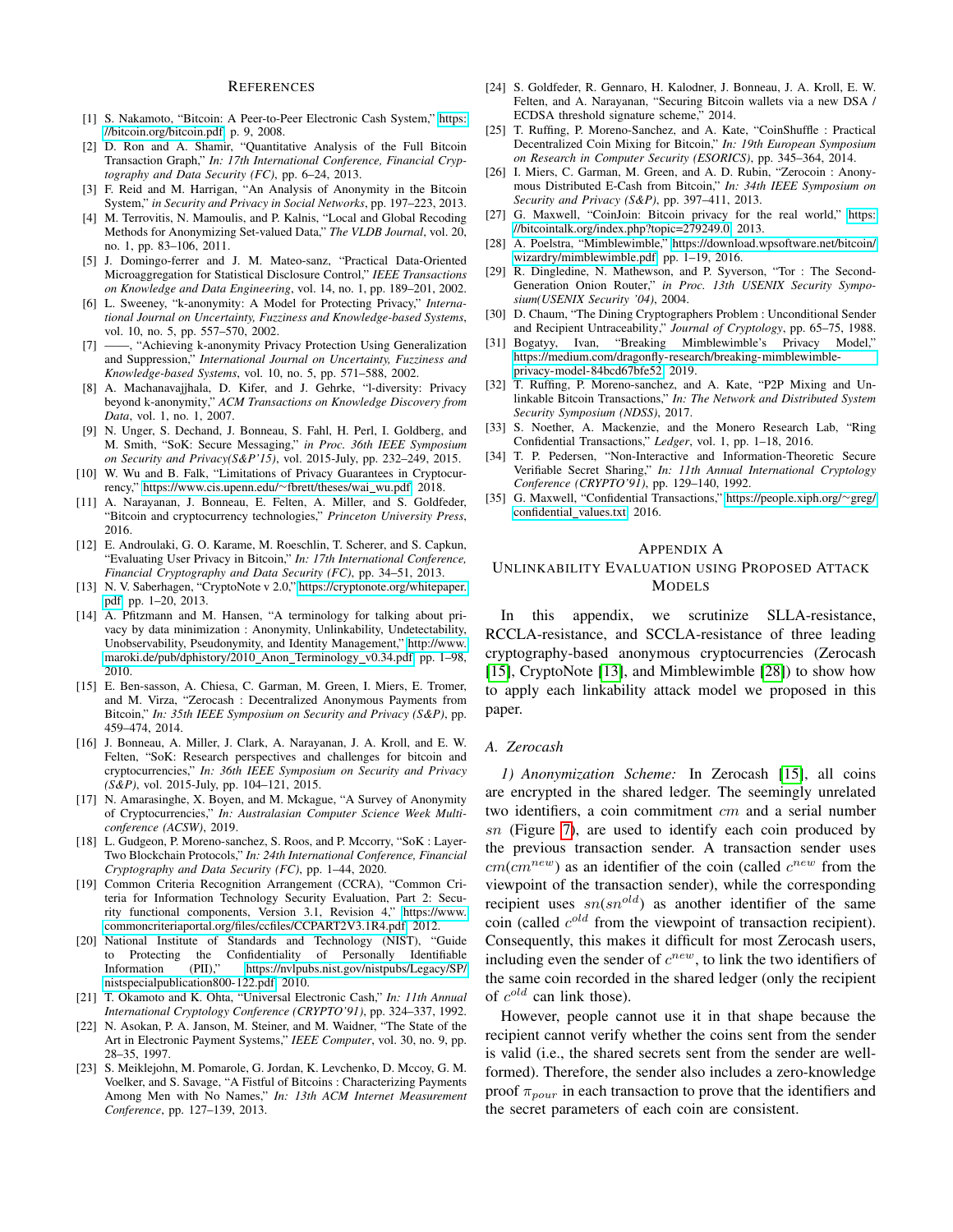

<span id="page-9-0"></span>Fig. 7. Zerocash Coin Structure (This figure is cited from [\[15\]](#page-8-14))

- $cm^{old}$  is properly calculated from the secret information of the coin  $c^{old}$  held by the sender (note that  $cm^{old}$  is also secret information to the sender.)
- $cm^{new}$  is properly calculated from the secret information of the coin  $c^{new}$  produced and sent to the recipient by the sender.
- The public key  $a_{pk}$  used as an address when the sender has received  $cm^{old}$  is properly generated from the sender's secret key  $a_{sk}$  (the proof of the proper recipient  $a_{pk}$  of  $cm^{old}$ ).
- $sn^{old}$  is properly calculated from the secret information of the coin  $c^{old}$  held by the sender and the sender's secret key  $a_{sk}$ .
- The secret information  $cm^{old}$  is included in the  $cm$  list recorded in the shared ledger (the proof of the fact that  $cm^{old}$  had already existed when the sender received the  $\text{coin } c^{old}$ ).
- The total amount of old coins  $(v_1^{old} + v_2^{old} + ...)$  included in the transaction input is equal to the total amount of new coins  $(v_1^{new} + v_2^{new} + ...)$  included in the transaction output (note that amount of each coin is secret information).

Preventing double-spending of the coin  $c^{old}$  does not need to be proved using zero-knowledge proofs. Verifying that  $sn^{old}$ has not yet appeared in each of the transaction inputs recorded in the shared ledger is sufficient.

*2) SLLA-Resistance:* In Zerocash, cm and sn are the only values recorded in the shared ledger. Since cm is generated by a commitment scheme and sn is a returned value by a pseudo-random function, all those values are recognized as random by any third party, and it is difficult for them to link any two values recorded in the shared ledger.

Therefore, Zerocash is SLLA-resistant.

*3) RCCLA-Resistance:* When a sender  $a_{pk}$  (a victim in RCCLA) sends a new coin  $c^{new}$  to a recipient  $b_{pk}$  (an attacker in RCCLA) through a transaction  $tx_{new}$ , the sender discloses to the recipient the serial number  $sn^{old}$  of the consumed coin  $c^{old}$  and the shared parameters of the sent coin  $c^{new}$ , e.g.,  $b_{pk}$ ,  $v^{new}$ ,  $\rho^{new}$ ,  $r^{new}$ ,  $s^{new}$ , and  $cm^{new}$ .

The following is our logical verification on whether the recipient  $b_{pk}$  of the coin  $c^{new}$  can obtain any unknown information about the sender  $a_{nk}$  by the medium of each of the shared parameters of the coin  $c^{new}$ . Note that since RCCLA is an attack model under the condition that the attacker can receive coins with any parameter from the victim, we assume that the attacker can make the recipient send coins with maliciously induced parameters as needed.

1) Serial Number:  $sn^{old}$ 

Since the recipient needs the secret key  $z_{sk}$  of the sender  $z_{pk}$  of the coin  $c^{old}$  in addition to the parameters of the coin  $c^{old}$  to calculate the coin commitment  $cm^{old}$ , the recipient cannot link  $sn^{old}$  with  $cm^{old}$ .

Next, the serial number  $sn^{old}$  cannot appear in any other transactions than  $tx_{new}$ , because the secondary use of the serial number is regarded as double-spending.

Therefore, the attacker  $b_{pk}$  cannot obtain any unknown information about the sender  $a_{pk}$  by the medium of the serial number  $sn^{old}$ .

2) Recipient's Address:  $b_{pk}$ 

The recipient's address  $b_{pk}$  is their address of the attacker.

Therefore, the attacker  $b_{nk}$  cannot obtain any unknown information about the sender  $a_{pk}$  by the medium of the recipient's address  $b_{nk}$ .

3) Amount of Coin:  $v^{new}$ 

Since the new coins  $(c_i^{new})$  are always produced by the sender  $a_{pk}$  every time the old coins  $(c_i^{old})$  are consumed, where the old coins  $(c_i^{old})$  are merged or split into the new coins  $(c_i^{new})$ , the same amount  $v^{old}$  of one of the old coins  $(c_i^{old})$  is not used as an amount  $v^{new}$  of one of the new coins  $(c_i^{new})$  unless the sender intentionally reuses it.

Therefore, the attacker  $b_{pk}$  cannot obtain any unknown information about the sender  $a_{pk}$  by the medium of the amount of coin  $v^{new}$ .

4) Random Parameters:  $\rho^{new}$ ,  $r^{new}$ , and  $s^{new}$ 

Since a new coin  $c^{new}$  is always produced by the sender  $a_{pk}$  every time the old coin  $c^{old}$  is consumed, the same random parameters  $\rho^{old}$ ,  $r^{old}$ , and  $s^{old}$  of the old coin  $c^{old}$  are not used as random parameters  $\rho^{new}$ ,  $r^{new}$ , and  $s^{new}$  of the new coins  $c^{new}$  unless the sender intentionally reuses it.

Therefore, the attacker  $b_{pk}$  cannot obtain any unknown information about the sender  $a_{pk}$  by the medium of the random parameters  $\rho^{new}$ ,  $r^{new}$ , and  $s^{new}$ .

5) Coin Commitment:  $cm^{new}$ 

The recipient  $b_{pk}$  can calculate the serial number  $sn^{new}$ of the coin  $c^{new}$  using their secret key  $b_{sk}$ , identify the corresponding coin commitment  $cm^{new}$  in a transaction  $tx_{new}$  on the shared ledger, and hence link  $sn^{new}$  with  $cm^{new}$  and  $sn^{old}$ . However, the recipient cannot link  $cm^{new}$  and  $sn^{old}$  with anymore.

Next, the coin commitment  $cm^{new}$  cannot appear in any other transactions than  $tx_{new}$ , because CMList is not allowed to include the same two or more coin commitments at the same time.

Therefore, the attacker  $b_{pk}$  cannot obtain any unknown information about the sender  $a_{nk}$  by the medium of the coin commitment  $cm^{new}$ .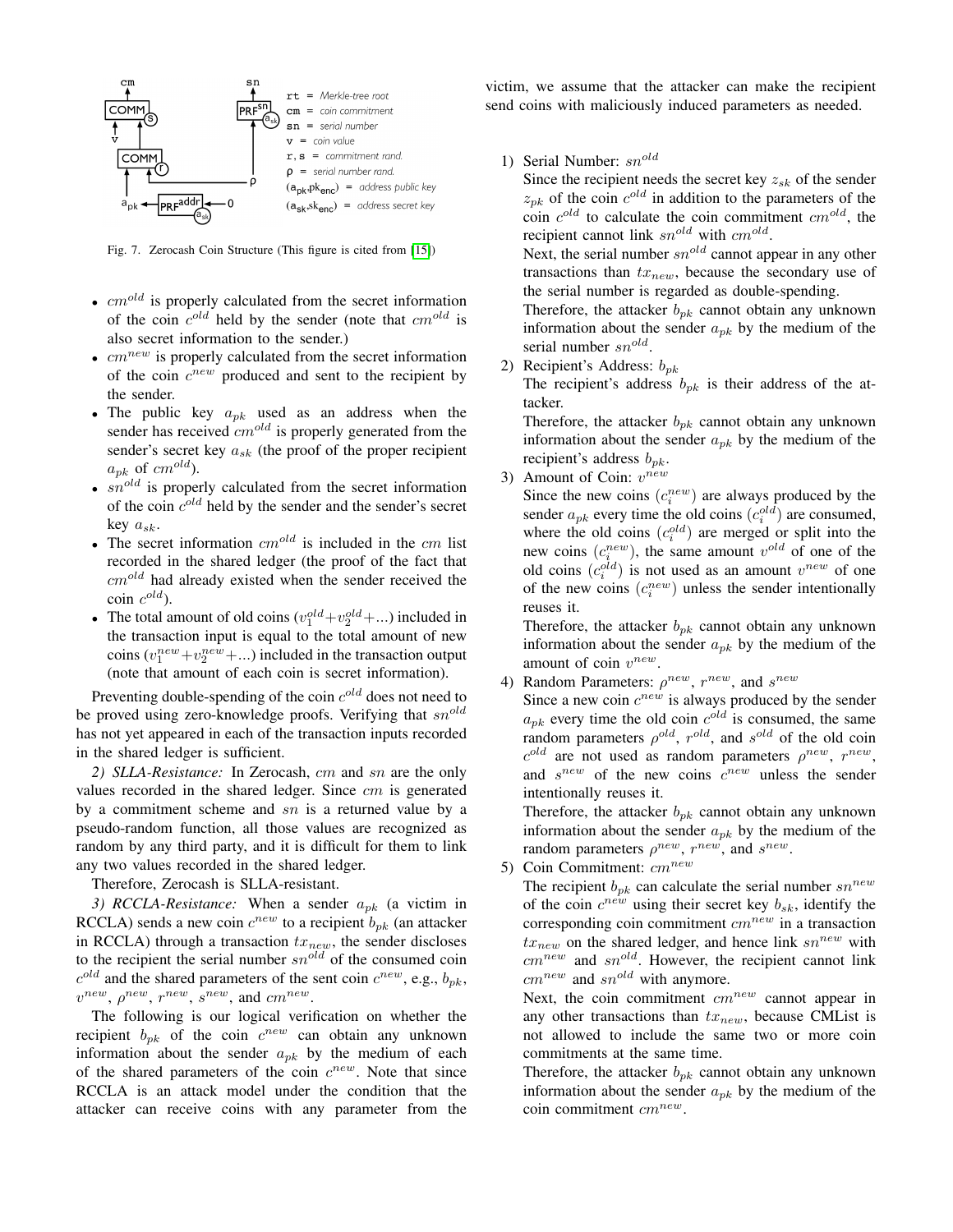In the end, the attacker  $b_{pk}$  in RCCLA cannot obtain any unknown information about a victim  $a_{pk}$  from the coins sent from the victim to link with the information they already have.

# Therefore, Zerocash is RCCLA-resistant.

*4) SCCLA-Resistance:* When a sender  $a_{pk}$  (an attacker in SCCLA) sends a  $c^{new}$  to a recipient  $b_{pk}$  (a victim in SCCLA) through a transaction  $tx_{new}$ , the sender discloses to the recipient the  $sn^{old}$  of the consumed  $c^{old}$  and the shared parameters of the sent  $c^{new}$ , e.g.,  $b_{pk}$ ,  $v^{new}$ ,  $\rho^{new}$ ,  $r^{new}$ ,  $s^{new}$ , and  $cm^{new}$ .

The following is our logical verification on whether the sender  $a_{pk}$  of  $c^{new}$  can obtain any unknown information about the recipient  $b_{pk}$  from the  $c^{next}$  sent to a colluder  $c_{pk}$  by the recipient by the medium of each of the shared parameters of  $c^{new}$ . Note that since SCCLA is an attack model under the condition that the attacker can send coins with any parameter to the victim, we assume that the attacker can send coins with maliciously manipulated parameters as needed.

1) Serial Number:  $sn^{old}$ 

The recipient  $b_{pk}$  does not use the serial number  $sn^{old}$ to consume the coin  $c^{new}$ . Furthermore, since even the sender cannot calculate the serial number  $sn^{new}$  of the sent coin  $c^{new}$  because anyone who wants to calculate  $sn^{new}$  needs the secret key  $b_{sk}$  of the recipient  $b_{pk}$ , the sender cannot link  $sn^{old}$  and  $sn^{new}$ .

Therefore, the attacker  $a_{pk}$  cannot obtain any unknown information about the recipient  $b_{pk}$  by the medium of the serial number  $sn^{old}$  and  $sn^{new}$ .

2) Recipient's Address:  $b_{nk}$ 

Since the recipient is not explicitly notified of any address in the Zerocash protocol, the recipient's address  $b_{pk}$  is not transmitted to any third party (who may collude with the sender)  $c_{nk}$  unless the recipient intentionally notifies the third party of its address outside the protocol.

Therefore, the recipient's address  $b_{pk}$  is not spread to anyone, and the attacker  $a_{pk}$  cannot obtain any unknown information about the recipient  $b_{pk}$  by the medium of the recipient's address  $b_{pk}$ .

3) Amount of Coin:  $v^{new}$ 

The sender  $a_{pk}$  can set an amount of a coin  $v^{new}$  to any intentional value, e.g., 0.07007007ZEC, to track the recipient's behavior. However, since the next coins  $(c_i^{next})$  are always produced by the recipient  $b_{pk}$  every time the new coins  $(c_i^{new})$  are consumed, where the new coins  $(c_i^{new})$  are merged or split into the next coins  $(c_i^{next})$ , the same amount  $v^{new}$  of one of the new coins  $(c_i^{new})$  is not used as an amount  $v^{next}$  of one of the next coins  $(c_i^{next})$  unless the recipient intentionally reuses it. Therefore, the amount of coin  $v^{new}$  is not spread to anyone other than the recipient  $b_{pk}$ , and the attacker  $a_{nk}$  cannot obtain any unknown information about the recipient  $b_{pk}$  by the medium of the amount of coin  $v^{new}$ . 4) Random Parameters:  $\rho^{new}$ ,  $r^{new}$ , and  $s^{new}$ 

Since a next coin  $c^{next}$  is always produced by the recipient  $b_{pk}$  every time the new coin  $c^{new}$  is consumed, the same random parameters  $\rho^{new}$ ,  $r^{new}$ , and  $s^{new}$  of the new coin  $c^{new}$  are not used as random parameters  $\rho^{next}$ ,  $r^{next}$ , and  $s^{next}$  of the next coins  $c^{next}$  unless the recipient intentionally reuses it.

Therefore, the random parameters  $\rho^{new}$ ,  $r^{new}$ , and  $s^{new}$ are not spread to anyone other than the recipient  $b_{pk}$ , and the attacker  $a_{pk}$  cannot obtain any unknown information about the recipient  $b_{pk}$  by the medium of the random parameters  $\rho^{new}$ ,  $r^{new}$ , and  $s^{new}$ .

5) Coin Commitment:  $cm^{new}$ 

Since the coin commitment  $cm^{next}$  that the recipient  $b_{pk}$ will produce is calculated from the random parameters  $\rho^{next}$ ,  $r^{next}$ , and  $s^{next}$ , etc.,  $cm^{next}$  cannot be the same value as  $cm^{new}$ .

Therefore, the coin commitment  $cm^{new}$  is not spread to anyone other than the recipient  $b_{nk}$ , and the attacker  $a_{nk}$  cannot obtain any unknown information about the recipient  $b_{nk}$  by the medium of the coin commitment  $cm^{new}$ .

In the end, the attacker  $a_{pk}$  in SCCLA and their colluder  $c_{pk}$  cannot obtain any unknown information about a victim  $b_{pk}$ from the coins sent to the victim to link with the information they already have.

Therefore, Zerocash is SCCLA-resistant.

#### *B. CryptoNote*

*1) Anonymization Scheme:* CryptoNote [\[13\]](#page-8-12), which is mainly designed based on Bitcoin, enhances its anonymity using schemes named stealth address and one-time ring signature.

In CryptoNote, the transaction sender first provides a onetime randomized recipient address (stealth address) generated from a one-time random value  $r$  sampled by the sender and a pair of public keys  $(A, B)$  generated by the recipient. Therefore, the recipient's stealth address varies every time, even if the sender sends two or more transactions to the same recipient, thus making CryptoNote achieve recipient anonymity.

However, the stealth address scheme is not sufficient because it still allows de-anonymizing attackers to construct a transaction graph and analyze it. Therefore, CryptoNote provides another anonymization scheme (one-time ring signature), where the signer who consumes each coin bundles their public key and  $(n - 1)$  other user's dummy public keys to generate a non-interactive zero-knowledge proof that suggests that the coin is signed (or consumed) by the secret key corresponding to one of the bundled public keys (although which key pair is used is not disclosed). Due to this scheme, the de-anonymization attack using the transaction graph is challenging in CryptoNote. However, the success rate of the de-anonymization attack cannot be reduced to below  $1/n$  $(n$  is the number of bundled public keys). The degree of sender anonymity depends on  $n$ . Note that the one-time ring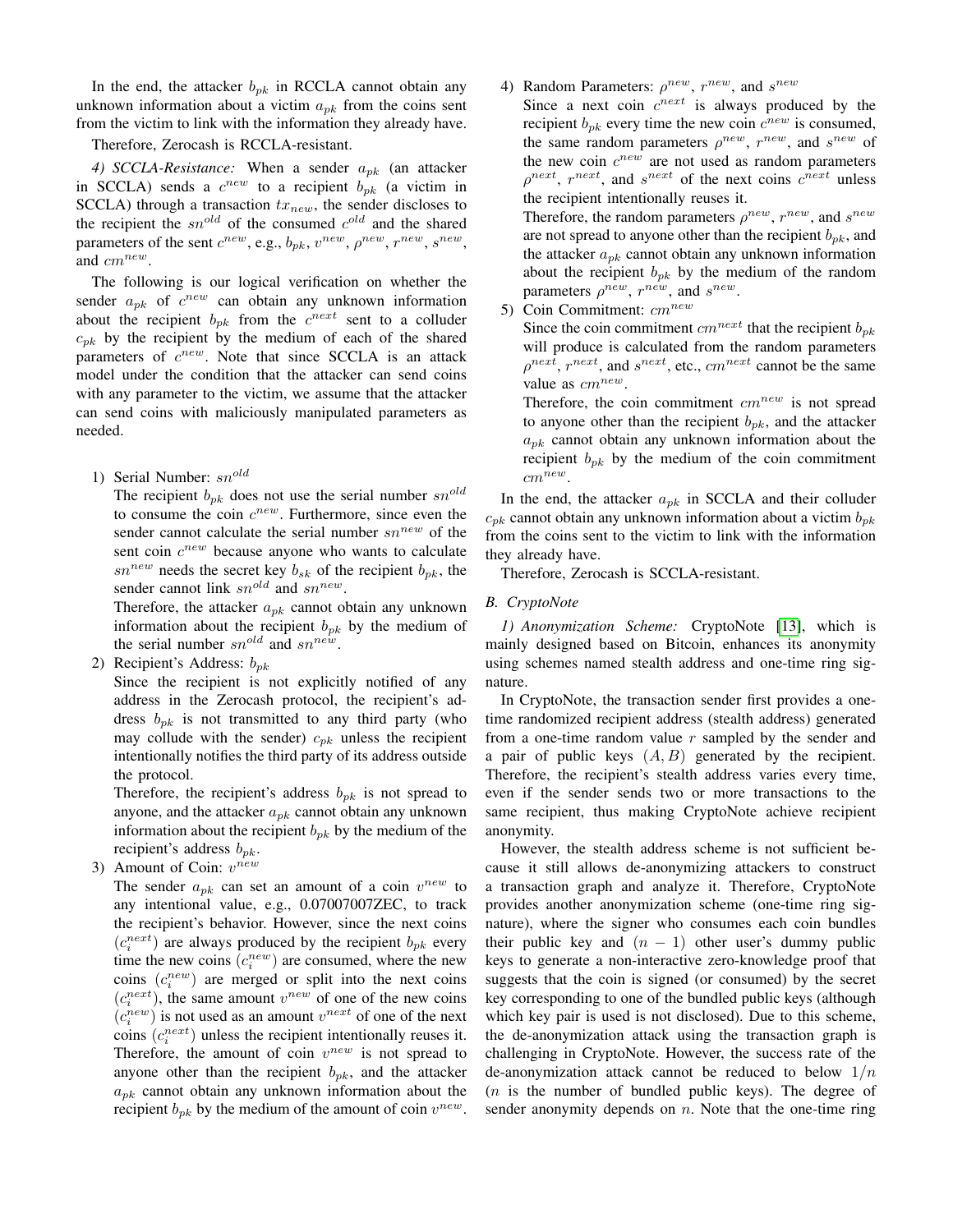signature scheme has almost the same effect as Bitcoin's mixing techniques [\[27\]](#page-8-26) [\[32\]](#page-8-32).

Whether a sender uses a different stealth address (i.e., different  $r$ ) for each transaction depends on the sender. However, the verifying algorithm of double-spending in one-time ring signature does not allow the recipient to consume both coins signed with the same stealth address.

Note that the amount of coin in CryptoNote has already been encrypted by the method named Ring Confidential Transactions (Ring CT) [\[33\]](#page-8-33).

*2) SLLA-Resistance:* In the case of CryptoNote, transactions, coins (UTXOs), a sender of each coin, and a recipient of each coin are entirely disclosed to an unspecified large number of users on a shared ledger.

However, since each address of the coin recipients and thus senders is randomized by stealth address, any two coins are unlinkable by the medium of the sender's nor recipient's address, which means that the coins achieve sender and recipient anonymity [\(III-C\)](#page-3-3).

On the other hand, although one-time ring signature scrambles the signer who consumes the coin, linking the received coin with a sent coin is possible (success rate is  $1/n$ ). Therefore, the attackers of SLLA can construct a probabilistic transaction graph.

Therefore, CryptoNote is not SLLA-resistant (but weakly SLLA-resistant).

*3) RCCLA-Resistance:* When a sender  $a_{pk}$  (a victim in RCCLA) sends a new coin  $c^{new}$  to a recipient  $b_{pk}$  (an attacker in RCCLA) through a transaction  $tx_{new}$ , the sender discloses to the recipient the destination key  $P$ , the amount of coin  $v^{new}$ , and the tx public key R.

The following is our logical verification whether the recipient  $b_{pk}$  of the coin  $c^{new}$  can obtain any unknown information about the sender  $a_{pk}$  by the medium of each of the shared parameters of the coin  $c^{new}$ .

1) Destination Key: P

The destination key  $P$  of the coin  $c^{new}$  is a stealth address of the recipient  $b_{pk}$ . Since the stealth address is exclusively generated for each coin, the recipient cannot find it in any other coins.

Therefore, the attacker  $b_{pk}$  cannot obtain any unknown information about the sender  $a_{pk}$  by the medium of the destination key P.

2) Amount of Coin:  $v^{new}$ 

Since the new coins  $c_i^{new}$  are always produced by the sender  $a_{pk}$  every time the old coins  $c_i^{old}$  are consumed, where the old coins  $c_i^{old}$  are merged or split into the new coins  $c_i^{new}$ , the same amount  $v^{old}$  of one of the old coins  $c_i^{old}$  is not used as an amount  $v^{new}$  of one of the new coins  $c_i^{new}$  unless the sender intentionally reuses it. Therefore, the attacker  $b_{pk}$  cannot obtain any unknown information about the sender  $a_{pk}$  by the medium of the amount of coin  $v^{new}$ .

3) Tx Public Key:  $R$ 

The tx public key R of the transaction  $tx^{new}$  is a corre-

sponding public key to the one-time random value  $r$ . If using the same  $r$  in different transactions is prohibited, the recipient cannot find it in any other transaction.

Therefore, the attacker  $b_{pk}$  cannot obtain any unknown information about the sender  $a_{pk}$  by the medium of the tx public key  $R$ .

In the end, the attacker  $b_{pk}$  in RCCLA cannot obtain any unknown information about a victim  $a_{pk}$  from the coins sent from the victim to link with the information they already have.

Therefore, CryptoNote is RCCLA-resistant.

## *C. Mimblewimble*

*1) Anonymization Scheme:* In Mimblewimble [\[28\]](#page-8-28), the amount of each coin  $v$  is hidden in Pedersen commitment [\[34\]](#page-8-34),  $p = rG + vH$ , which is used as a token of a coin. If someone wants to send the coins to another, the sender sends the commitments with their secrets  $r_i$  and  $v_i$  to the recipient, the recipient constructs a transaction named Confidential Transactions [\[35\]](#page-8-35), including the sent old commitments and the new commitments that the recipient newly creates at that moment. The recipient sends the transaction to the shared ledger. In Mimblewimble, only the recipient of the old commitments consumes the coins because they know the secrets of the old commitments. Thus, they can construct a transaction of Confidential Transactions, in which the sum of all the commitments is zero.

Although the sender still knows the secrets of the old commitments, they cannot consume the old coins after the recipient sends the transaction to the shared ledger because the miners do not allow anyone to double-spend. On the other hand, since only the recipient knows the secrets of the new commitments, the new coins cannot be consumed by anyone else. Additionally, in the transaction of Confidential Transactions, the total amount of new coins is made to equal the total amount of the old coins. Therefore, the ownership of the coins is correctly and safely transferred from the sender to the recipient.

In summary, the possession of a coin is determined by holding the secrets of the commitment, and the transfer of the coin is achieved by sending the secrets of the commitment. Therefore, address information for identifying the users is not required; thus, it is not included in each coin in Mimblewimble. That is, we do not have to anonymize the address in Mimblewimble.

*2) SLLA-Resistance:* In the case of Mimblewimble, the transactions of Confidential Transactions, including the Pedersen commitments, are disclosed to an unspecified large number of users on a shared ledger.

Since the amount of each coin is hidden in a commitment and each address of the coin senders and recipients is not included in the coin, any two coins are unlinkable by the medium of sender's address or recipient's address, which means that the coins achieve sender and recipient anonymity [\(III-C\)](#page-3-3). Having no address brings substantial unlinkability by the medium of any address, avoiding de-anonymization of anyone.